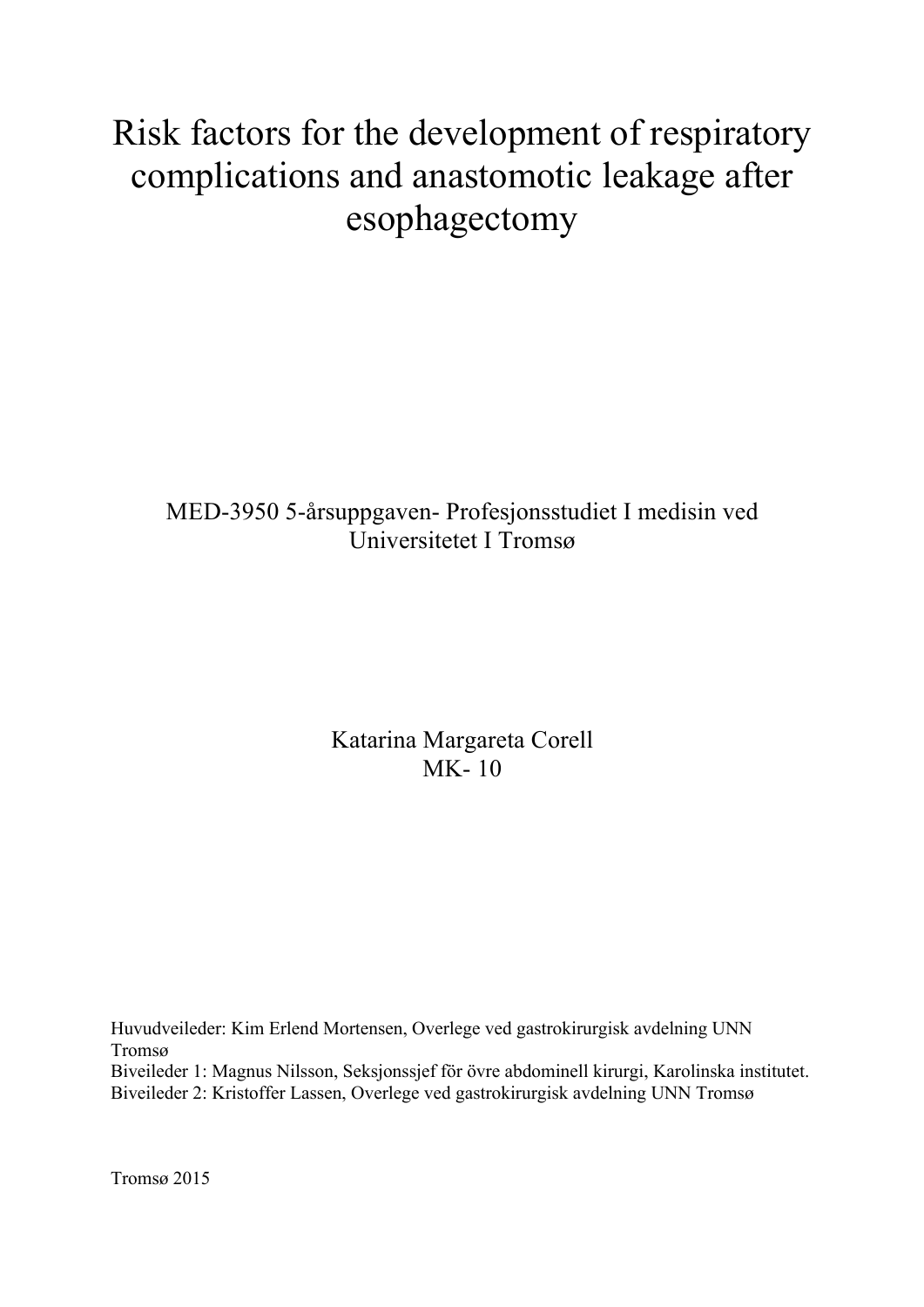| 21 |
|----|
| 23 |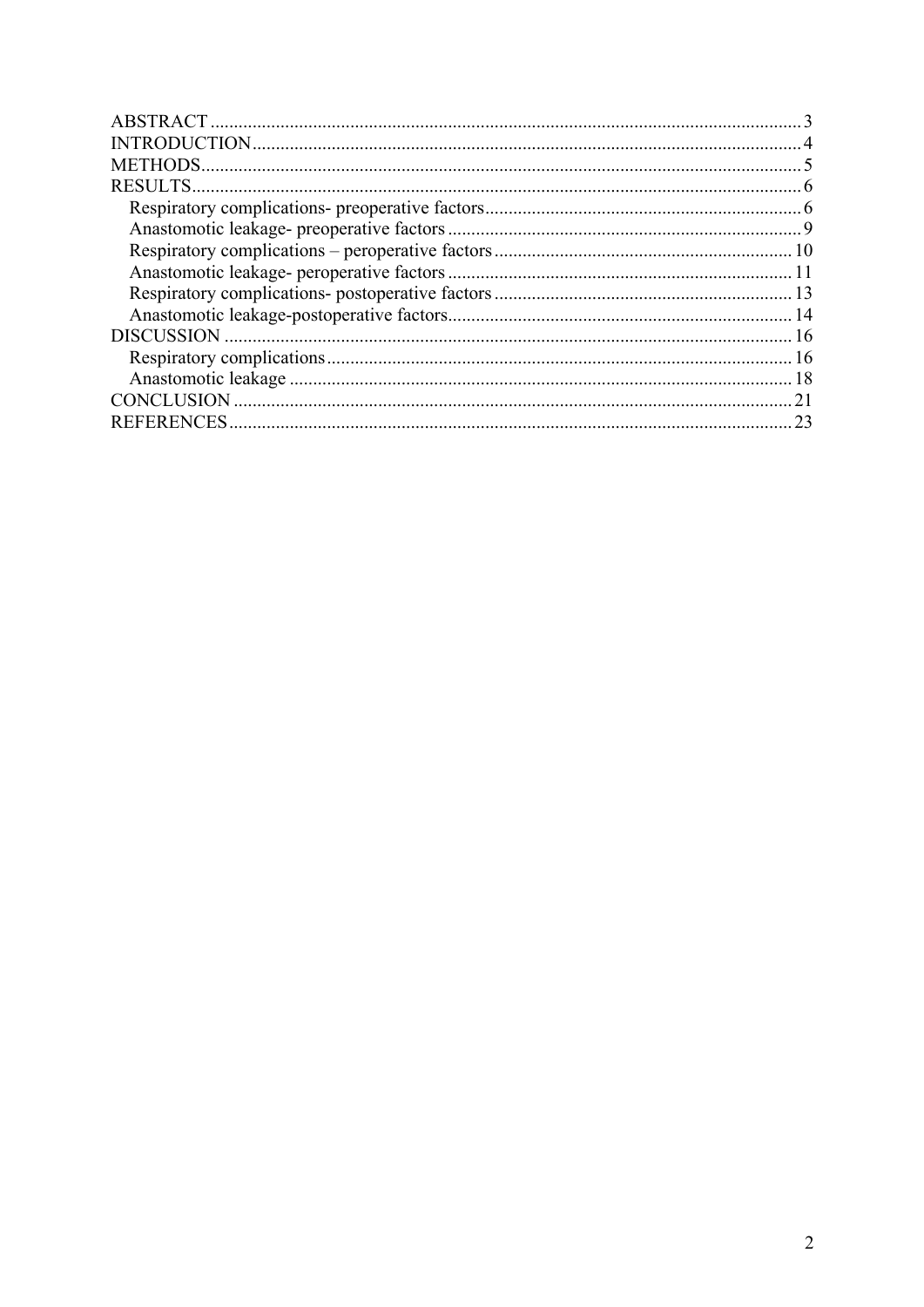# **ABSTRACT**

Purpose: Exploring potential risk factors for development of two major postoperative complications after esophagectomy.

Methods: A literature review was performed during late 2013 until spring 2015, based on Pubmed searches with the words "anastomotic leakage", "pulmonary complications", "risk factors", "risk stratification", "esophagectomy" and associated synonyms. Almost all types of studies were included.

Results: Significant factors found for pulmonary complications were FEV1, ASA score, pulmonary and general comorbidities, lack of physiotherapy, smoking and alcohol consumption, low BMI and sarcopenia, proximal tumor localization, performance status, diabetes and T-stage. Increased blood loss, length of operation and stapler technique, lack of thoracic epidural analgesia, inotrope usage, anastomotic leakage, abdominal complications and not providing enteral feeding by jejunostomy tube. Factors found to increase the likelihood of anastomotic leakage were low S-albumin level, low BMI, high ASA score, arterial calcification, blood loss, not providing omentoplasty, cervical anastomosis, long duration of surgery, posterior placement of the gastric tube, lack of epidural analgesia, respiratory and general complications and delayed gastric emptying.

Conclusion: Several factors were significant for complications after esophagectomy. Some have conflicting results, and need further research. The majority of the results in this study concern general performance, airways and function of the thorax and may therefore affect tissue oxygenation. Preoperative optimization may improve postoperative results.

This subject needs more RCTs and large studies to validate the factors. The causes of these two complications are multifactorial and future research should aim to find risk scores for their development.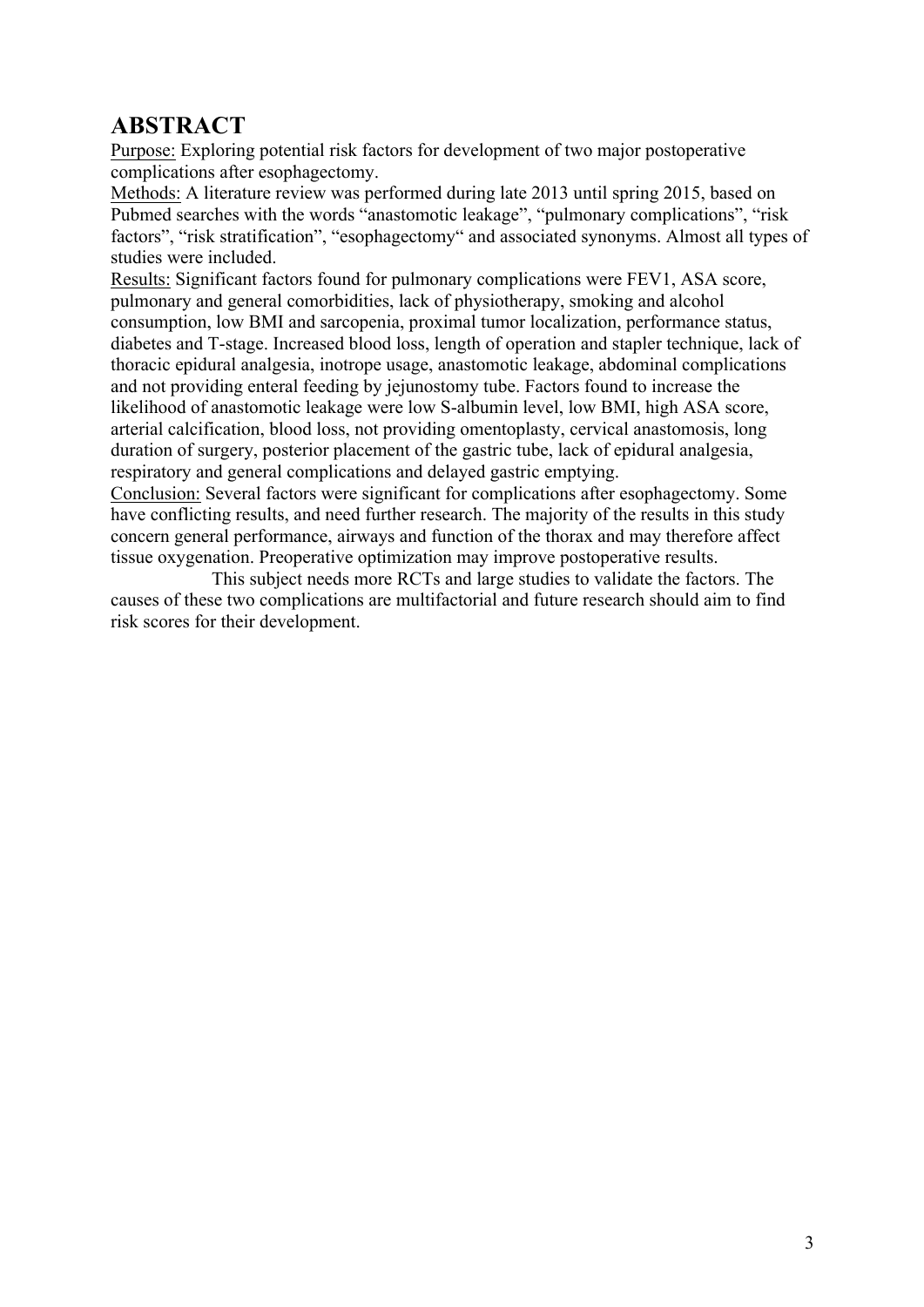# **INTRODUCTION**

The only curative option for resectable esophageal cancer is surgical resection with radical lymphadenectomy, usually after neoadjuvant chemotherapy or chemoradiotherapy (1).

Esophagectomy is associated with high operative risks. Mortality after esophagectomy is below 5 % in high-volume centers (1-3). Esophagectomy imposes surgical trauma, it is perhaps the greatest among general surgical operations. The operation involves the abdomen, chest and neck and it is considered technical and complex with a rather small margin of error. The surgical procedure is also associated with high rates of deaths and complications (4). The occurrence of intraoperative and postoperative complications have also been directly linked to length of stay and postoperative quality of life (5).

Respiratory complications are the most common complication after esophagectomy with incidence rates as high 60 % (5, 6). Respiratory failure, as a result of pulmonary complications is the major cause of morbidity and mortality postoperatively (6). Acute respiratory distress syndrome (ARDS), pneumonia (5-7) and acute lung injury (ALI) are the most severe pulmonary complications (6). Possible explanations for the high incidence of postoperative pulmonary complications are immunosuppression due to the extent of the surgical trauma, postoperative dysfunction of respiratory muscles and poor airway protection (2).

Complications involving the esophagogastric anastomosis are associated with morbidity and mortality. The rate of leakage in a recent systematic review was found to be 0-24% and anastomotic leakage was estimated to be the reason behind 90 % of the deaths after esophagectomy (8). Therefore the quality of the anastomosis may influence the quality of life. Multiple factors can influence the healing of the anastomoses (3). Patient related factors and systemic variables influences anastomotic integrity. This includes medical factors, nutritional status, fluid balance and technical factors during the preparation of the anastomosis (9).

Because of high postoperative mortality and morbidity rates, determining risk factors for major complications after esophagectomy is important in order to make sound evidence based decision when planning the treatment of esophageal cancer. Improvement in this field is essential in order to increase the quality of life in a patient group already struggling with poor prognosis.

The purpose of this literature review is therefore to identify preoperative, peroperative and postoperative risk factors for anastomotic leakage and respiratory complications in patients with esophageal cancer treated with esophagectomy.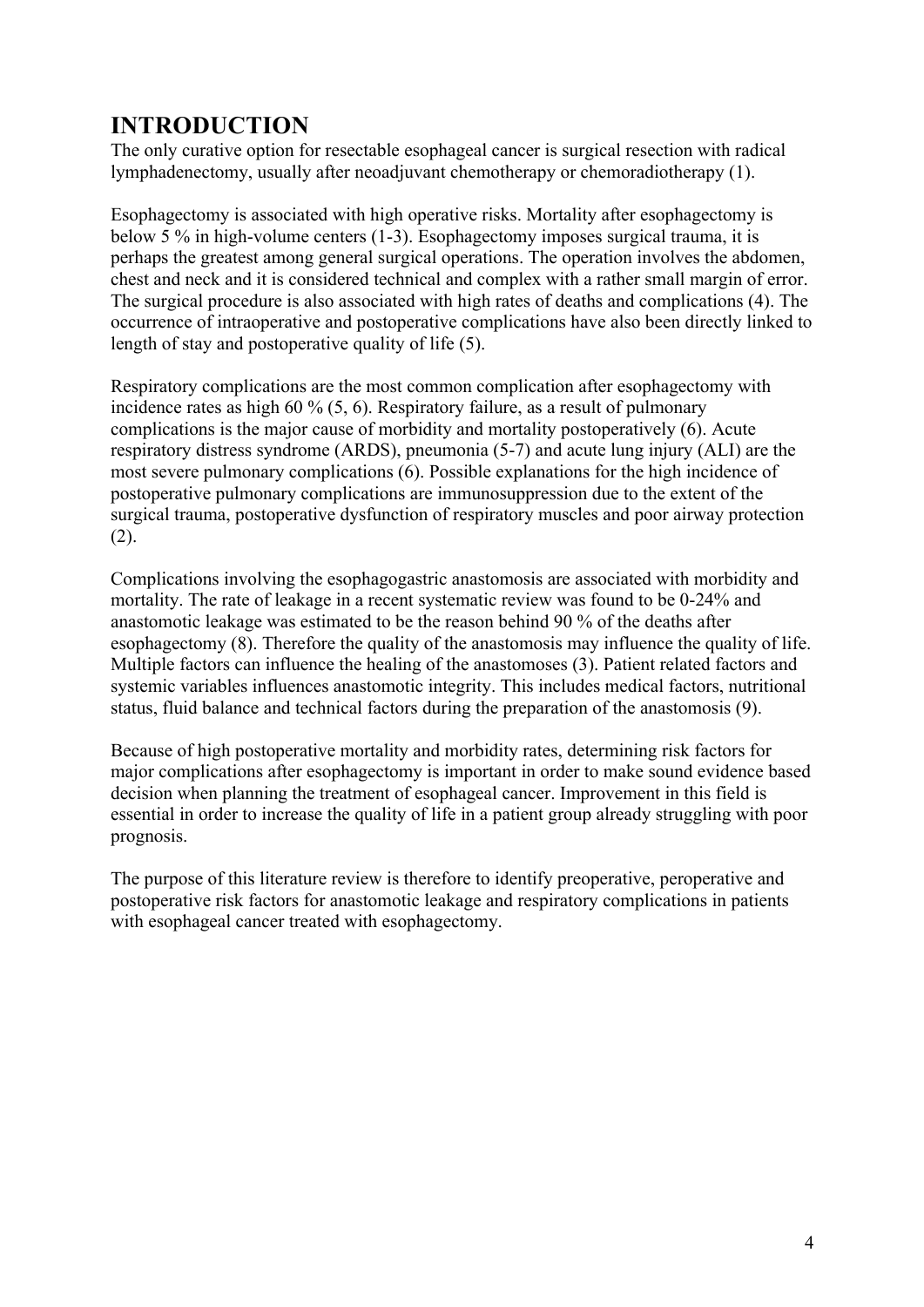### **METHODS**

This is a literature review of major complications occurring after esophagectomy. The review was conducted from the end of 2013 until the spring of 2015. It is based on PubMed search initially using the terms "quality of life", "esophagectomy", "complications" and "comorbidities" in the first period of literature search. The search was thereafter narrowed down to " anastomotic leakage", "pulmonary complications", "risk stratification", "esophagectomy", "risk factors" and associated synonyms. The focus was to find preoperative, peroperative and postoperative risk factors for the development of pulmonary complications and anastomotic leakage. A total of 72 articles were included in the study. Reviews, meta-analyses, randomized controlled trials, retrospective and prospective studies were included. The articles were published in the period between years 2001 to 2015, with one exception, an article from 1992.

The results are presented as follows:

- Section one: preoperative factors associated with respiratory complications and anastomotic leakage.
- Section two: peroperative factors associated with respiratory complications and anastomotic leakage.
- Section three: postoperative factors associated with respiratory complications and anastomotic leakage.

The discussion section is divided into respiratory complications and anastomotic leakage sections. A discussion is made of the validity of the findings.

#### The working process

To begin with, a description of the project was designed during a time period of 2 weeks at the end of 2013. The decision was made to undertake a literature study and the subject was decided with some help from the supervisor of the study. The fundamental idea was to find a preoperative risk stratification in patients with esophageal cancer. During the time period of 2 weeks in the summer/autumn 2014 the literature search began. As mentioned above, these searches did not give the results wanted. With some help from the main supervisor, a inspiring paper was found and a narrower approach to this literature study was decided. The idea was to investigate the most common complications after esophagectomy and find risk factors for the development of these complications. During a 3-4 weeks period a new PubMed search was undertaken with the search terms listed above. This approach was successful and a summary of the results from the included articles was made. I discussed the results with my 3 supervisors during the development of the summary and we concluded with another angle of the end product. We narrowed it down to two main complications included in this literature review, pulmonary complications and anastomotic leakage. The goal was now to investigate pre-, per- and postoperative risk factors for the development of the two complication groups. After this conclusion, more focus on the writing and more PubMed search with the same search words were made during the 8 weeks following, with frequent discussion with supervisors.

The project design as a template and during the working progress we narrowed the title down from "preoperative risk stratification in patients with esophageal cancer" to "Risk factors for the development of anastomotic leakage and respiratory complications after esophagectomy".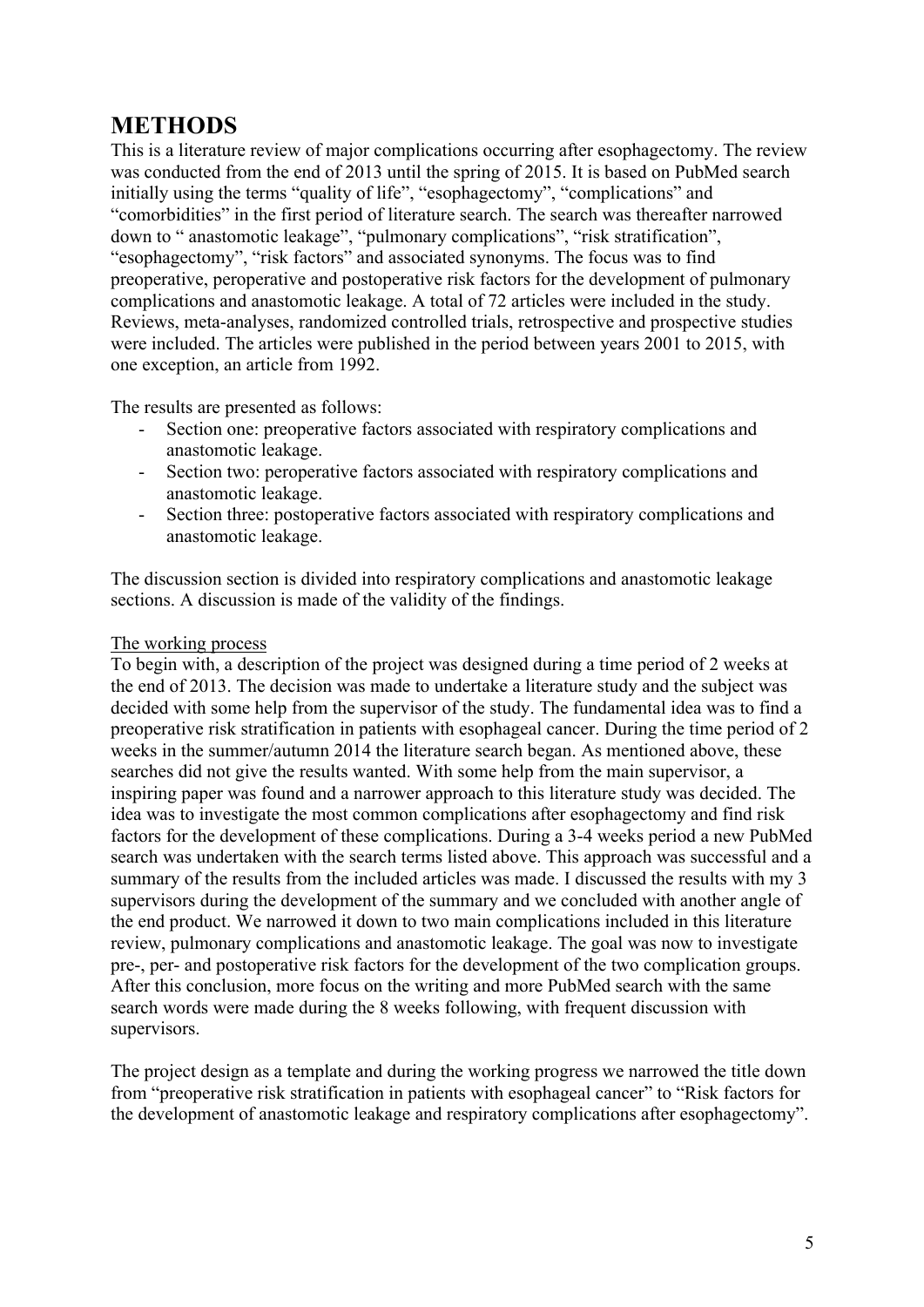### **RESULTS**

#### **Respiratory complications- preoperative factors**

#### **Age**

A longer life expectancy and aging of the population has led to increased numbers of older patients referred for esophagectomy (10). Age is associated with the development of pleural effusion (11) and pulmonary complications (12-14) by multivariate and bivariate analysis occurring in 25 % of patients older than 75 years compared to 13 % in younger age groups (4).

However, when comparing pulmonary complications in patient groups of  $> 70$ years (17%) and  $\leq$  70 years (15.3%) the rates were similar. Pulmonary complications were among the most frequent morbidities. Both in-hospital mortality and 30 days mortality were similar in the 2 groups. Not even disease specific 5-years survival differed between older and younger patients (10).

#### **Albumin**

No significant association between low preoperative serum- albumin,  $( $40$ ) and$ postoperative pulmonary complications was found (15).

#### **ASA score**

A high ASA score was predictive factor for pulmonary complications (12, 13). ASA score of II to IV was significant on multivariate analysis (13).

#### **Preoperative physiotherapy**

Not providing respiratory physiotherapy was an independent risk factor for pulmonary complications on multivariate analysis for patients who underwent right thoracic subtotal esophagectomy for squamous cell carcinoma of the thoracic esophagus (16). Physical exercise can optimize performance status and preoperative physiotherapy can prevent decrease in postoperative muscle function. Inspiratory muscle training for two or more weeks before surgery preserves postoperative respiratory muscle strength after esophagectomy (6).

#### **Pulmonary comorbidities and comorbidities in general**

Preoperative pulmonary comorbidity was associated with ARDS (11, 17) and pulmonary complications (18). The risk of developing ARDS was 17 times higher in patients with preoperative respiratory disease like recent history of pneumonia, bronchiectasis, pleural effusion, chronic obstructive, chronic bronchitis and chronic asthma (17). Patients with chronic obstructive pulmonary disease (COPD) had more pulmonary complications than patients without COPD. Patients with severe COPD (grade IIB) had more complications than patients with moderate (grade IIA) to mild (grade I). The major complications in the COPD group were pneumonia, atelectasis and prolonged requirements of oxygen supplementation and mechanical ventilation (19).

Patients with cardiac comorbidity prior to esophagectomy, have an increased risk of developing pulmonary complications. Cardiac comorbidity is an independent risk factor for pulmonary complications (18).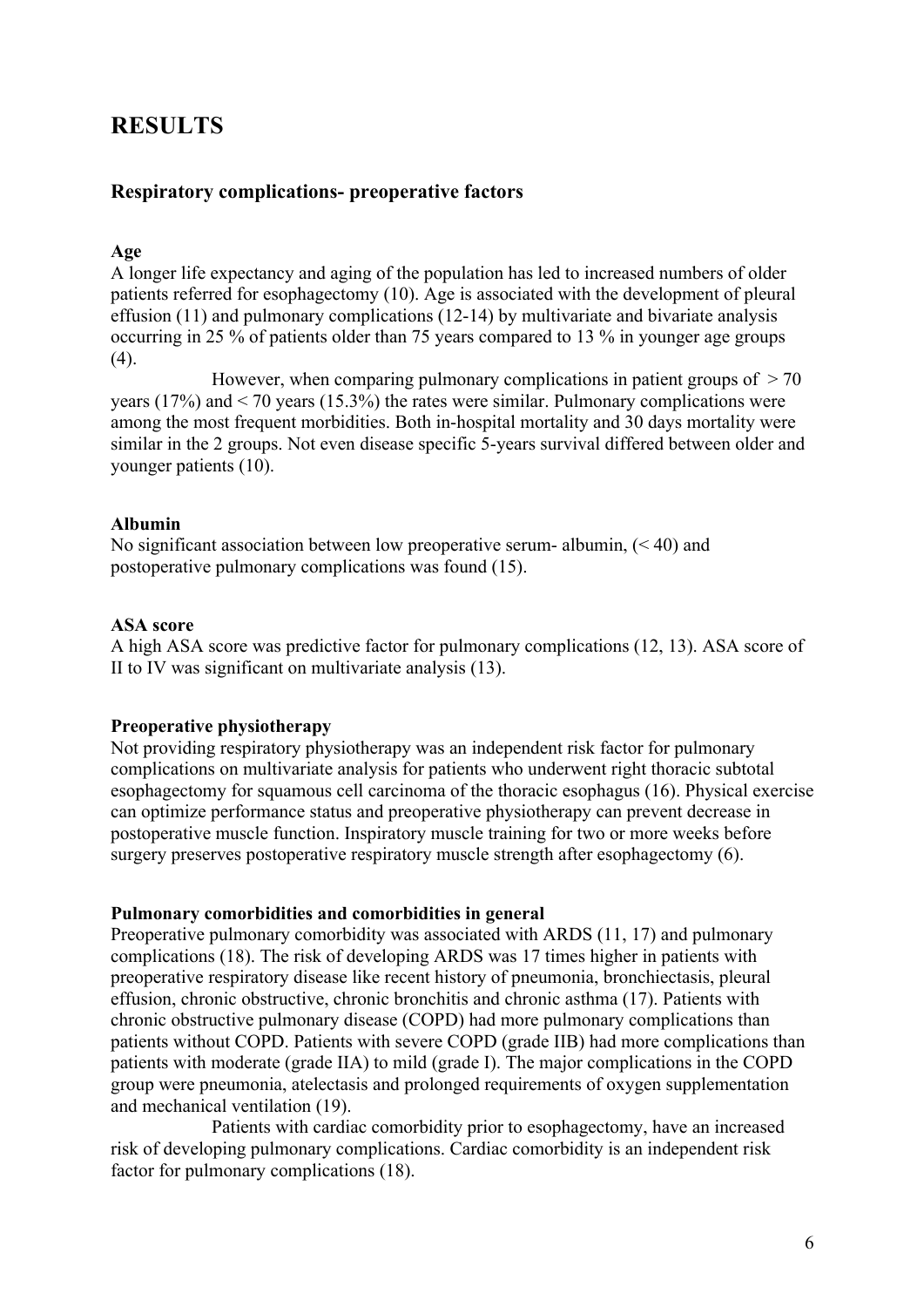Finally, the combination of several comorbidities (smoking, alcohol consumption, cardiac comorbidity, respiratory comorbidity, hepatic comorbidity, renal comorbidity and diabetes) increases the risk of postoperative pulmonary complications (11).

#### **FEV1**

An abnormal preoperative FEV1 was significantly associated with ARDS (17), duration of mechanical ventilation (7), pneumonia (20) and is a strong predictor of postoperative respiratory complications (14, 21). 73 % of the patients with ARDS had FEV1 < 70 % of the predictive value (17). 20 % of the patients with respiratory complications had an FEV1  $\leq 60$  $\%$  (21), patients with a FEV1 less than 65 % were at a significant risk of requiring mechanical ventilation for more than 48 h (7) A FEV1 <75 % was related to with pneumonia (20). Also FVC was significantly associated with duration of mechanical ventilation (7).

#### **Smoking**

Smoking has a significant association with the incidence of ARDS (17, 22), pneumonia (11) and respiratory complications (12, 23). A smoking Brinkman index of 800 or more was an independent risk factor for the development of pulmonary complications (15). Brinkman index is defined as the number of cigarettes per day multiplied by years since smoking debut (24).

#### **BMI**

No significant association between major pulmonary complications and obesity (BMI of  $>30$ ) kg/m2) was found (25-29). However, obese patients experience significantly more pleural effusion (29) and one study found obesity associated with longer operating time (28). None the less, obesity did not seem to increase morbidity or mortality after esophagectomy (25).

A low BMI  $(< 18.5 \text{ kg/m2})$  was significantly associated with the development of ARDS (22) and pulmonary complications (30, 31). Lower BMI also affected overall survival and disease free survival negatively compared to normal BMI (30). Sarcopenia is both a result of cancer and malnutrition. Preoperative pulmonary function was significantly lower in the sarcopenia group and the rate of postoperative respiratory complications were significantly higher. Sarcopenia was considered as a risk factor for pulmonary complications (32). Inadequate nutrition can lead to malnutrition, associated with expiratory muscle weakness and pulmonary complications after major upper abdominal surgery (6).

#### **Neoadjuvant chemotherapy and chemoradiotherapy**

Neoadjuvant chemoradiotherapy is significantly associated with respiratory failure in need of mechanical ventilation beyond 24 h (33), ARDS (33), pneumonia (34) and pulmonary complications (15). Chemoradiotherapy was also correlated with duration of mechanical ventilation and hospital length of stay (7). The respiratory complications were directly linked to death (33). The total amount of lung spared from doses of 5 or more Gy was an independent inverse risk factor for pulmonary complications (35). Another study showed that the incidence of ARDS and pneumonia significantly increased when 40 % or more of the lung volume received 10 Gy or more (6).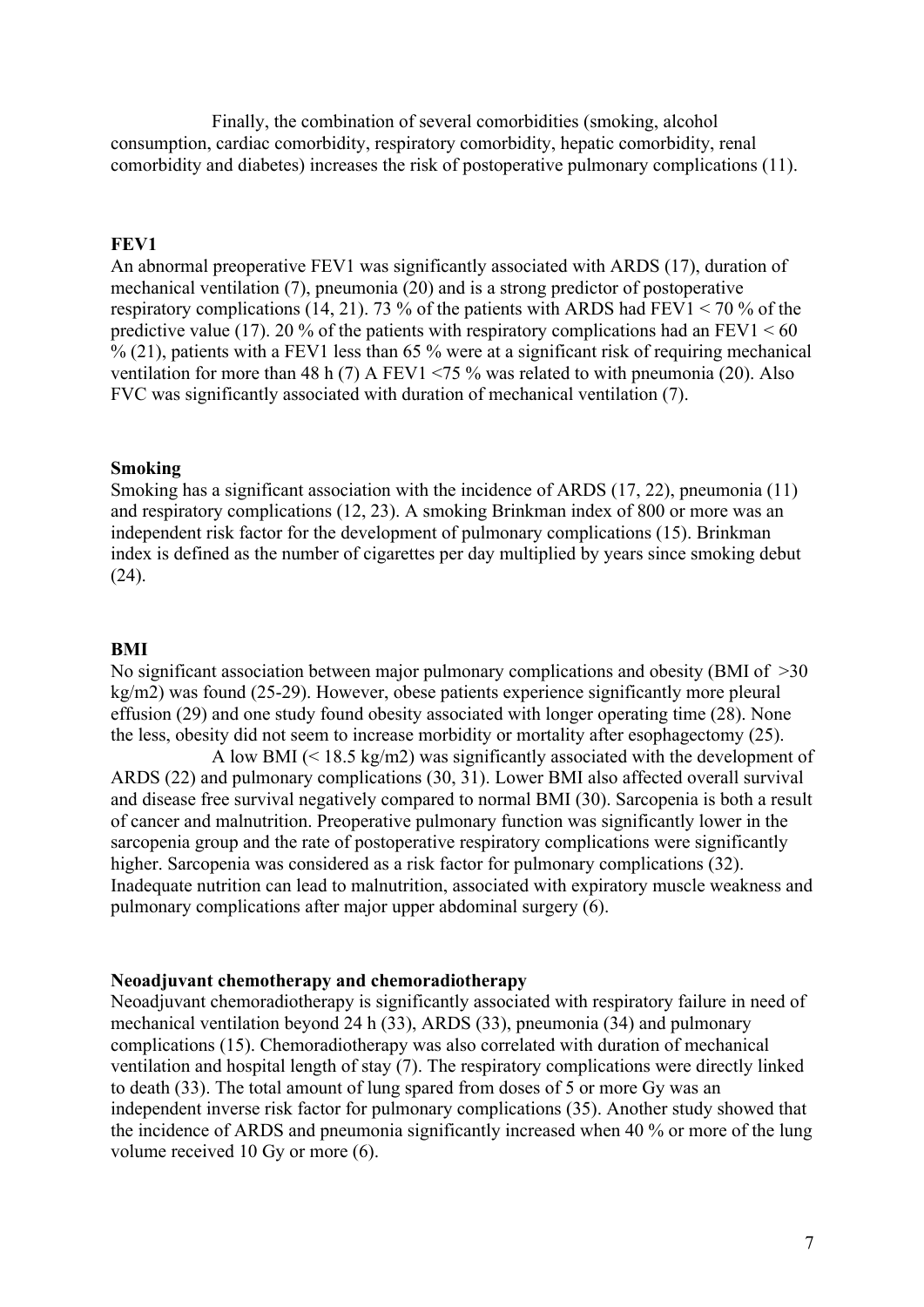Other studies showed the opposite results with no statistical

significance when comparing neoadjuvant chemoradiotherapy with surgery alone (36-38). Comparing neoadjuvant chemoradiotherapy combined with surgery and surgery alone showed no significance in postoperative respiratory complications (39).

In a meta-analysis of 23 randomized controlled trials, no increase of postoperative respiratory complications was identified when comparing both neoadjuvant chemotherapy and chemoradiotherapy with surgery alone (40). In addition, no difference between neoadjuvant chemotherapy and chemoradiotherapy regarding respiratory complication was found (40). In a second study, no difference in respiratory complications was found when comparing neoadjuvant chemotherapy and neoadjuvant chemoradiotherapy. Despite this, complications were significantly more severe among patients who underwent preoperative chemoradiotherapy than chemotherapy and a trend towards an increased incidence of respiratory complications was shown (41).

However, postoperative complications after preoperative chemoradiotherapy were more than twice as likely to develop in patients with squamous cell carcinoma as patients with adenocarcinoma. It was more likely, for the same patient group, to develop respiratory complications (42).

#### **T stage**

Advanced tumor stage (T3 and T4 vs. T1 and T2) was found to be associated with respiratory complications on a bivariate analysis in a longitudinal cohort (12).

#### **Tumor localization**

Proximal tumor localization was found to be a significant independent predictive factor for pulmonary complications (4).

#### **Performance status**

Performance status was found to be an independent variable associated with pulmonary complications on multivariate analysis (14).

#### **Diabetes**

Diabetes was found to be a strong predictor of pulmonary complications on multivariate analysis (23).

#### **Alcohol consumption**

Alcohol was a significant preoperative risk factor for respiratory complications on a multivariate analysis (23).

#### **Scoring system**

A scoring system has been developed to predict postoperative pulmonary complications; it includes age, performance status, FEV1% and DLCO (14);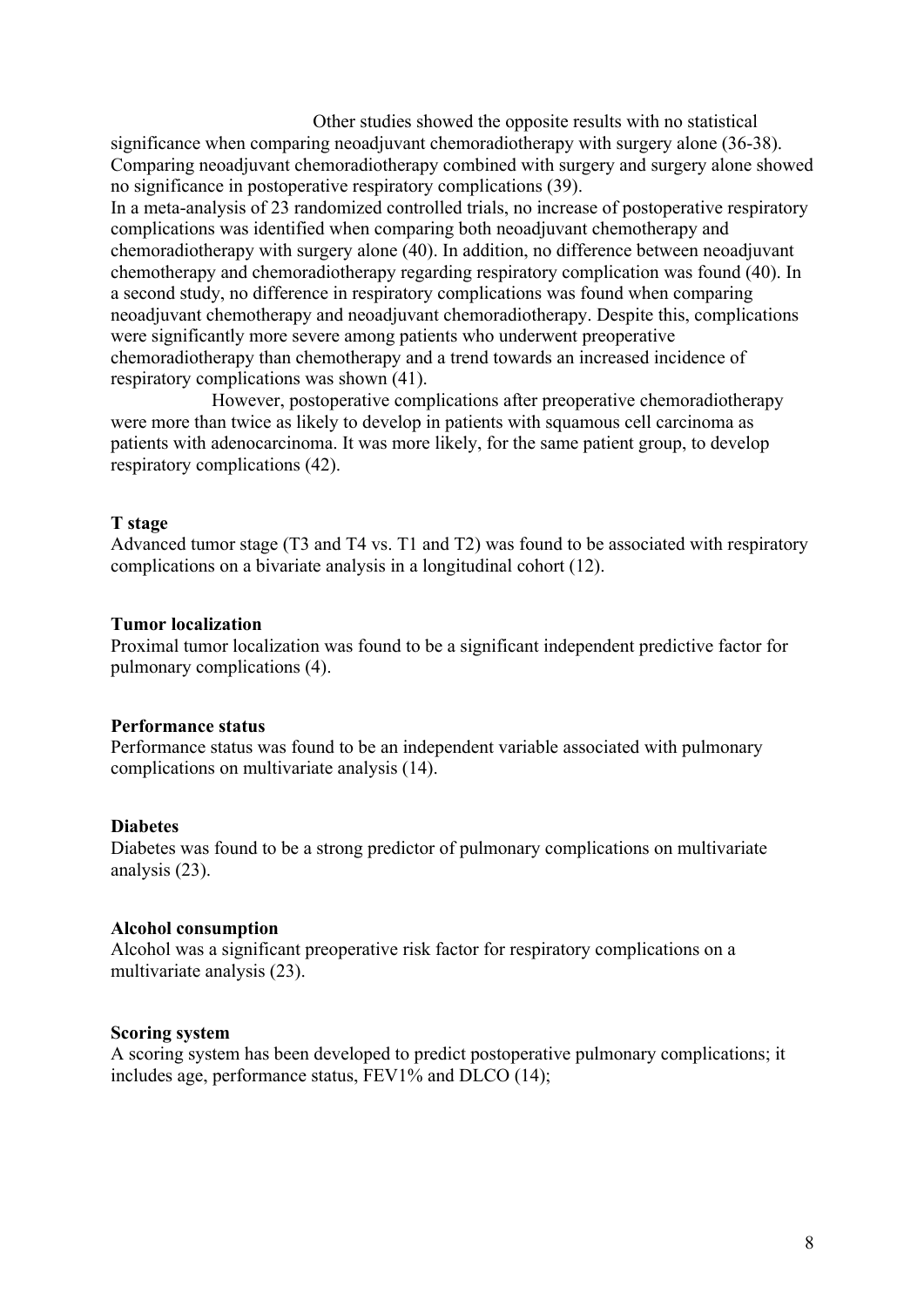| rabie i                                                   |               |               |               |              |  |  |
|-----------------------------------------------------------|---------------|---------------|---------------|--------------|--|--|
| Score:                                                    | 1 point       | 2 points      | 3 points      | 4 points     |  |  |
| Age:                                                      | $51-60$ years | $61-70$ years | $71-80$ years | $> 80$ years |  |  |
| FEV1%                                                     | 80-89.9%      | $70-79.9%$    | $60-69.9%$    | $~160\%$     |  |  |
| $T_{\alpha}$ ble 1: A gummary of the george gystem $(14)$ |               |               |               |              |  |  |

Table 1: A summary of the scoring system (14).

These two variables were added to the performance status value to achieve a final score. Using 4 as cutoff value, the accuracy of prediction of pulmonary complications was 65,4% (14). An external validation of this risk score concluded with the scoring system as a reliable instrument. The scoring system can be used during the preoperative period to predict patients with higher risk of getting postoperative pulmonary complications (38).

#### **Anastomotic leakage- preoperative factors**

#### **Albumin**

 $T = 11.4$ 

Serum- albumin (s-albumin) level had a significant association with development of anastomotic leak (43, 44) in patients who underwent cervical esophagogastric anastomosis with a gastric tube interposition. The study recommends S-albumin levels over  $32g/L$  to reduce the hazard of anastomotic leak (43). Another study found a significant association between low S-albumin and major complications on postoperative day 3 and 7 as well as anastomotic leak. An interesting finding in the study was that albumin combined with CRP and white cell count could create a so-called "Nun score". A score of > 10 was predictive for anastomotic leakage and death on postoperative day 4 (44).

#### **Comorbidities**

A preoperative history of diabetes was associated with increased rates of anastomotic leakage during esophagogastrectomy with gastric tube interposition and cervical esophagogastric anastomosis, although not reaching significance (43). Both cardiac comorbidity like congestive heart failure and hypertension and renal insufficiency were significantly associated with anastomotic leakage in a large study that used data from The Society of Thoracic Surgeons Database (45). Other comorbid conditions, including diabetes, pulmonary disease and cardiovascular conditions that required medical therapy, were identified as a risk factor for developing anastomotic leakage (46).

#### **BMI**

Low body mass index  $(BMI \leq 17)$  was related to leakage in patients with locally advanced esophageal cancer who underwent esophagectomy (20). Malnutrition has been found to be associated with an increased rate of anastomotic failure (47).

In a meta-analysis of BMI and postoperative complications, higher BMI was significantly associated with an increased risk of anastomotic leakage (27). The definition of obesity was a BMI over 30 and this patient group had an increased risk of anastomotic leak in patients with adenocarcinoma (29). The risk of anastomotic leak increased with higher BMI, from 12.5% in underweight (BMI<18.5) to 27.6% in obese patients. No statistical significance between BMI groups was shown regarding length of stay, long-term survival and prognostic value (48).

In another meta-analysis the results showed that diabetes in obese patients, but not obesity alone was associated with a significant impact on the risk of anastomotic leakage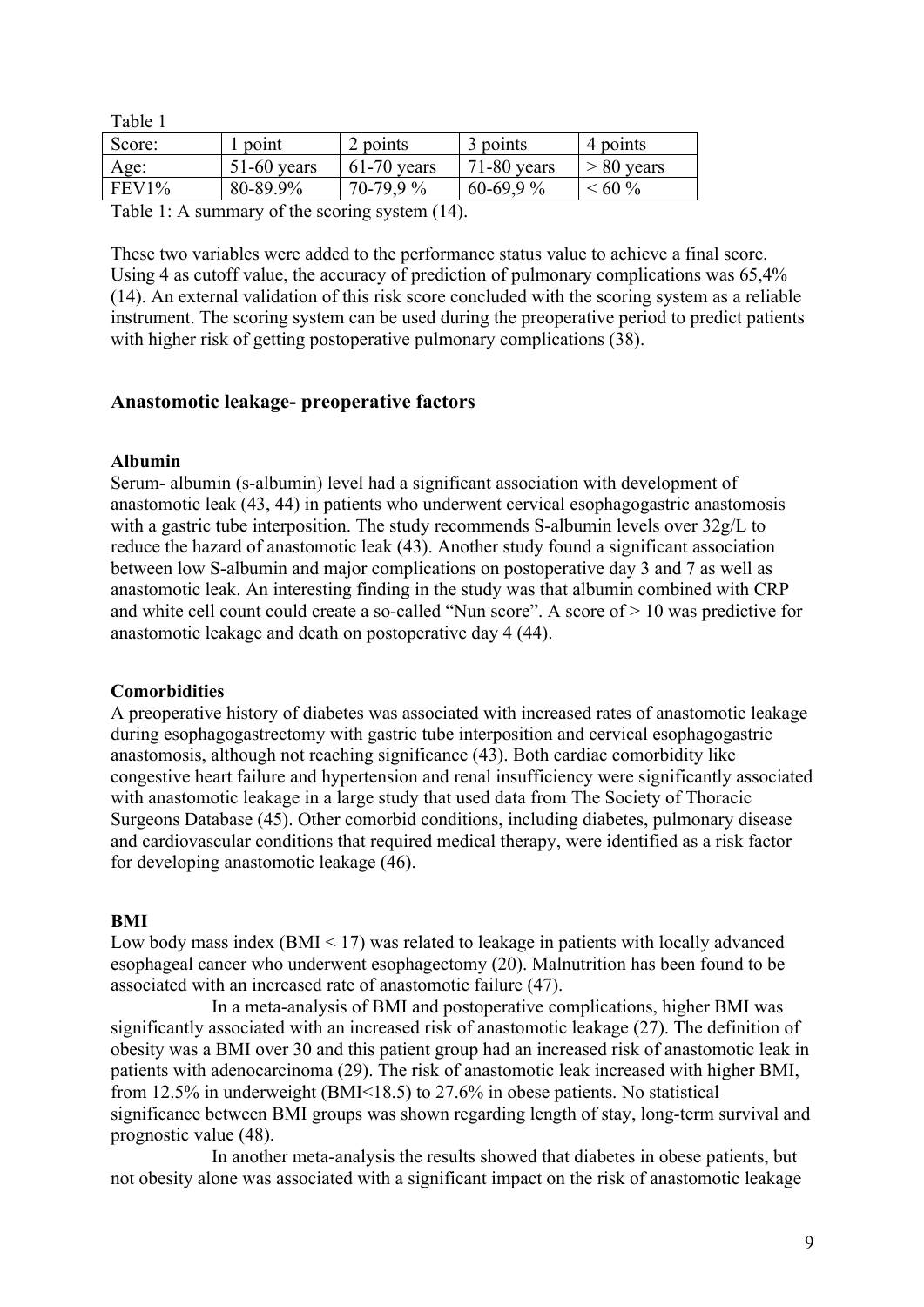and also atrial fibrillation (49). Obesity was associated with longer operating time but not with anastomotic leakage after minimal invasive esophagectomy. However, obese patients had higher prevalence of diabetes, a lower prevalence of peripheral vascular disease and lower prevalence of stage III disease than the non-obese group (28).

Finally, one study found that obese patients had no increased risk of anastomotic leakage (25).

#### **Neoadjuvant chemotherapy and chemoradiotherapy**

In a large study that used data from The Society of Thoracic Surgeons Database, 50 % of the patients who underwent esophagectomy were treated with preoperative chemotherapy and 45 % underwent preoperative radiotherapy. The study found no statistical association between neoadjuvant therapy and postoperative anastomotic leakage (45). The same results were observed when comparing neoadjuvant chemoradiotherapy with surgery alone (36, 39). In a meta-analysis of 23 randomized controlled trials, no increase of postoperative anastomotic leakage was identified when comparing both neoadjuvant chemotherapy and chemoradiotherapy with surgery alone. In addition, no difference between neoadjuvant chemotherapy and chemoradiotherapy regarding postoperative anastomotic leakage was found (40). In yet another randomized study, no statistic significance was shown for anastomotic leakage when comparing neoadjuvant chemotherapy and neoadjuvant chemoradiotherapy (41).

#### **ASA score**

ASA score III to IV is a predictive factor of leakage on multivariate analysis (13).

#### **Calcification of arteries**

Both minor and major aortic calcifications and also calcification of the right postceliac arteries were found as independent risk factors for anastomotic leakage after esophagectomy. Preoperative routine CT images for the presence of calcification in the aorta, right postceliac arteries, celiac axis and the left postceliac arteries were reviewed (50).

#### **Respiratory complications – peroperative factors**

#### **Minimal Invasive Esophagectomy (MIE)**

Total minimal invasive esophagectomy reduces the risk of respiratory failure (11) and pulmonary complications (18) whereas open esophagectomy increases the risk of respiratory complications on a bivariate analysis in a longitudinal study (12). A prospective RCT study showed significant reduction of pneumonia by minimal invasive approach (1). However, other studies have shown that thoracotomy during the operation is not associated with an increased risk of respiratory complications (23). Length of hospital stay is reduced after MIE (1, 18).

#### **Length of the operation**

A long operating time was significantly associated as a predictive factor for development of pneumonia (20) and pulmonary complications (4, 23, 32) in patients undergoing esophagectomy. The operating time significantly increased with MIE approach (1, 51).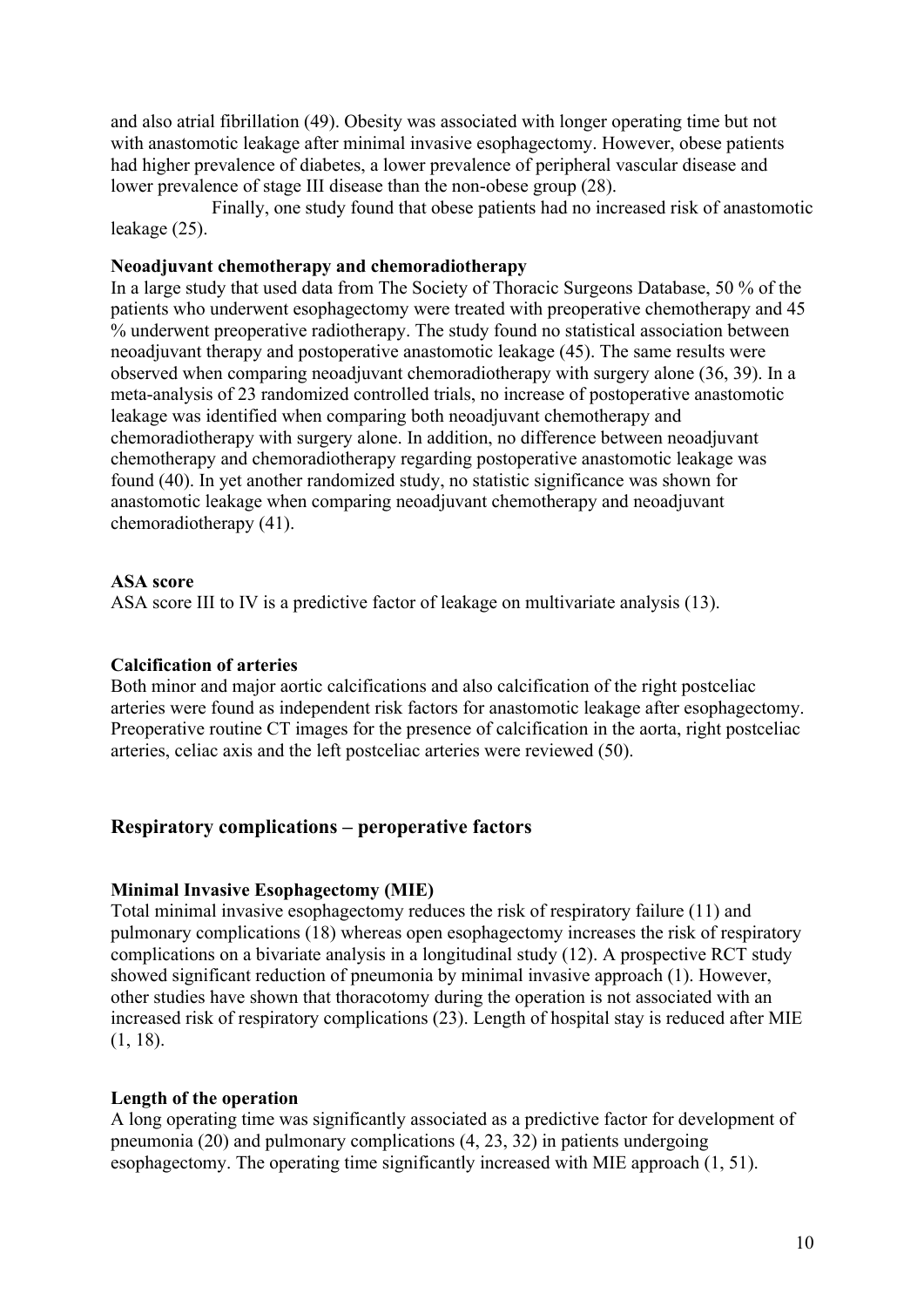#### **Blood loss**

Blood loss greater than 630 ml was found to be an independent risk factor for pulmonary complications in patients who underwent right thoracic subtotal esophagectomy for squamous cell carcinoma of the thoracic esophagus (16). Blood loss/ body weight was also an independent risk factor for the development of pulmonary complications on multivariate analysis (15). Volume of blood loss was significantly reduced in total minimal invasive (1, 18, 51) and hybrid minimal invasive esophagectomy (18).

#### **Steriods**

Steroids can reduce the incidence of pulmonary complications (6, 16, 52). A preoperative single dose of methylprednisolone 10 mg/kg can reduce postoperative pulmonary complications. This dose was tried in a randomized study where one group was administered methylprednisolone 10 mg/kg 30 minutes before surgery. The effect was significantly lower organ system failure (33% vs 61% in the control group). Significantly fewer in the methylprednisolone group had cardiovascular failure and respiratory failure. The duration of mechanical ventilation was 3 days compared to 5 days in the control group. Prophylactic methylprednisolone in this study reduced the incidence of postoperative pulmonary failure and instability of cardiac function and also overall morbidity. The improvement of respiratory function was related to shorter duration of mechanical ventilation (52).

However, a systematic review and meta-analysis of 7 RCT studies and 4 interventional non-randomized studies showed that there was no significant effect of glucocorticoids. Despite this result, a subgroup analysis identified the most promising dosing regimen for further research. The dose is weight-dependent of methylprednisolone 10 to 30 mg kg<sup>-1</sup> within 30 minutes preoperatively  $(53)$ .

#### **Technique of the anastomosis**

In a systematic review and meta- analysis stapler and hand-sewn techniques were analyzed. The stapler technique increased the absolute risk significantly for pulmonary complications postoperatively in 8 % (54).

#### **Anastomotic leakage- peroperative factors**

#### **Intraoperative blood loss**

Intraoperative blood loss can increase the risk of anastomotic leakage (43, 55), in cervical anastomoses with a gastric tube. Reduced tissue oxygen tension is the presumed mechanism  $(43)$ .

In a systematic review and meta- analysis the stapler and hand-sewn technique on the anastomosis were analyzed. Results showed that the stapled technique generated less blood loss when compared to the hand-sewn technique. The stapled technique also generated less surgical time compared with hand-sewn (54).

#### **Suture technique**

Running suture technique was significant in the development of anastomotic leakage in a retrospective study with cervical esophagogastric anastomosis with a gastric tube interposition (43). A manual technique was significant on multivariate analysis as a predictive factor for anastomotic leakage (13). In a randomized prospective study the findings were in favor of the stapled technique, as it was superior in preventing anastomotic leakage compared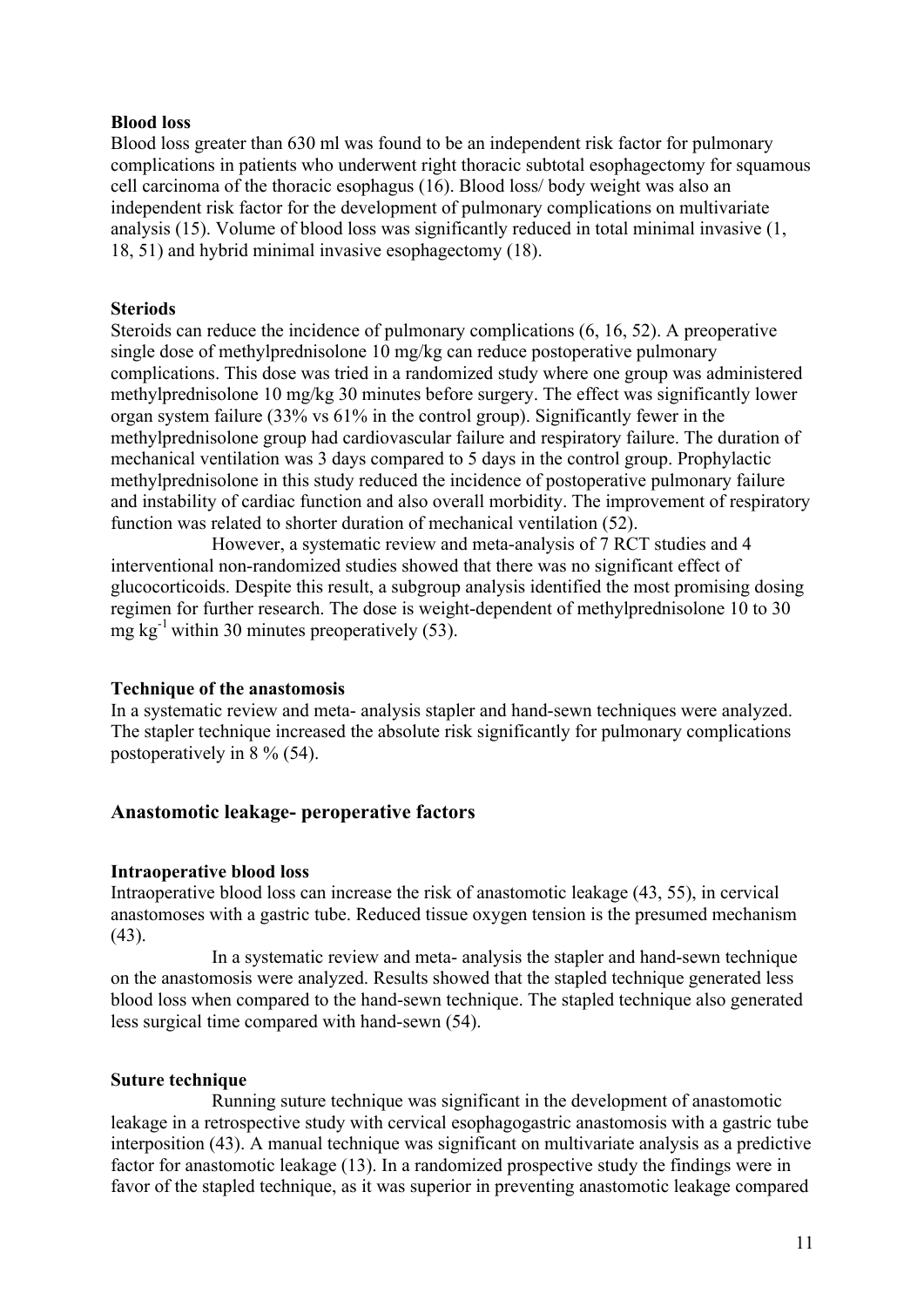to hand-sewn technique and resulted in shorter operating time (56). However, other studies have found no significant difference between hand-sewn and stapled anastomosis groups. Again the results from other studies are conflicting. No evidence of significant difference of anastomotic leakage and mortality between hand-sewn and stapled anastomoses was found in a meta-analysis of 8 randomized studies and the same results were shown in another randomized meta-analysis of 10 randomized studies (8, 9, 54). The superiority of either handsewn or stapled techniques cannot be definitively established and we have to consider them as equal (8).

#### **Omentoplasty**

Omentoplasty is an efficient method to decrease the incidence of anastomotic leakage (57, 58). A randomized study compared omentoplasty with non- omentoplasty for the prevention of anastomotic leakage. It showed that the technique had significantly lower occurrence of postoperative leak in the omentoplasty group. This result includes both cervical and thoracic anastomosis. However, there was no statistically significant difference between the two groups in terms of mortality, recurrence after surgery or pulmonary complications (58). When sleeve wrapping the pedicled omentum around the anastomosis, the technique both lowered postoperative leakage rate and had a shorter recovery period. The anastomotic leakage was managed conservatively with enteral nutrition and it closed spontaneously in 10 days (59).

#### **Type of resection**

In a large study that used data from The Society of Thoracic Surgeons Database, the type of resection correlated with the risk of postoperative anastomotic leakage. On univariate analysis the anastomotic leakage rate was 12,3 % for patients with cervical anastomosis, compared with intrathoracic anastomosis which had 9,3 % in rate of leakage (45).

Cervical anastomosis increases the risk of postoperative anastomotic leakage after esophagectomy (36, 55). A systematic review and meta-analysis of 4 randomized trials showed that cervical anastomosis was associated with higher risk of anastomotic leakage than thoracic anastomosis. The incidence was significantly different between groups with a anastomotic leakage of 26 % in the cervical group and 4 % in the thoracic group, but no difference in mortality was found. A cervical anastomosis was also significantly more associated with recurrent nerve trauma (60). Another meta-analysis reported similar results (9).

Another study found that anastomotic complications are more common after gastric- rather than colonic reconstruction, for both late and early complications (46).

#### **Length of the operation**

In a large study that used data from The Society of Thoracic Surgeons Database, the length of the operation for more than 5 hours was associated with increased risk of postoperative anastomotic leak (45).

#### **Epidural analgesia**

Thoracic epidural analgesia are used to reduce postoperative pulmonary complications, it has also been reported to improve the bowel microcirculation and therefore to prevent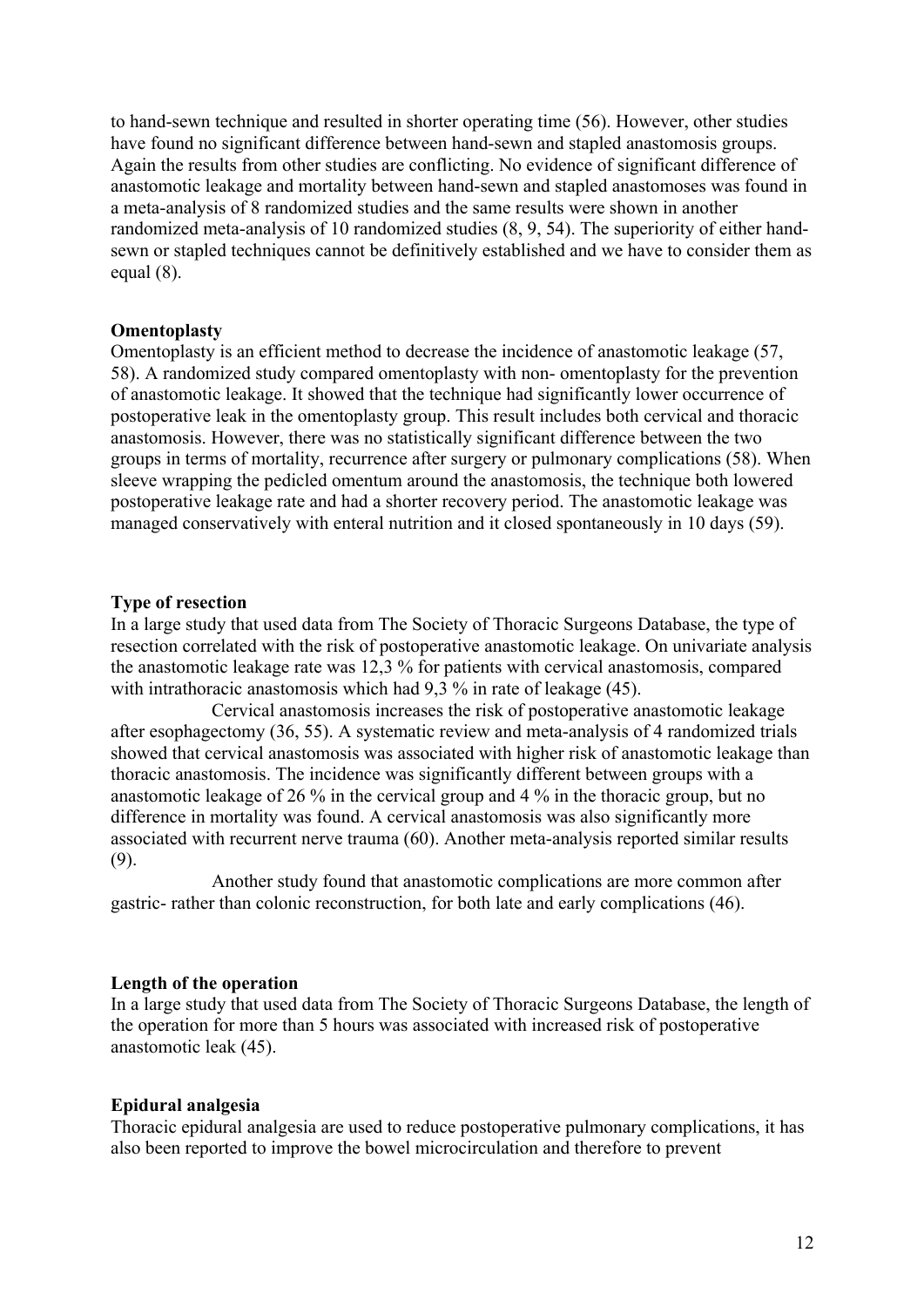postoperative anastomotic insufficiency. A retrospective study showed that thoracic epidural analgesia might decrease the risk of anastomotic leakage (55).

#### **Minimal Invasive Esophagectomy (MIE)**

A meta-analysis of 12 studies showed no statistic significance between minimal invasive and open esophagectomy in terms of the incidence of anastomotic leakage (9). However; one meta-analysis showed significantly less anastomotic leakage in hybrid –minimal invasive technique, a technique using either thoracoscopic or laparoscopic, in comparison to open esophagectomy (51).

#### **Posterior mediastinum placement of gastric tube**

A posterior placement of the gastric tube had significant association with development of anastomotic leakage during esophagogastrectomy with gastric tube interposition and cervical esophagogastric anastomosis (43).

#### **Respiratory complications- postoperative factors**

#### **Analgesia**

Thoracic epidural analgesia reduces the risk of respiratory failure, overall pulmonary complications and mortality. It also facilitates early extubation (6). The risk of postoperative respiratory failure was significantly reduced in patients who had thoracic epidural analgesia (11).

#### **Inotropes**

The use of inotropes in the intraoperative and in a  $30 -$  day period after surgery was significantly associated with ARDS (17).

#### **Anastomosis**

Postoperative breakdown of the anastomosis had a high odds ratio for the development of postoperative ARDS in patients who underwent two-phase esophagectomy, with one lung ventilation in the second phase (22). Anastomotic leakage was an independent risk factor for the development of postoperative pulmonary complications (13, 18).

#### **Abdominal complications**

Abdominal complications were a significant predictive factor for pulmonary complications on multivariate analysis (13).

#### **Jejunostomy tube**

An early start of a jejunostomy tube for enteral feeding after esophagectomy has been shown to reduce the rate of postoperative pneumonia with 50 % or more, compared to fasting or parenteral nutrition (6).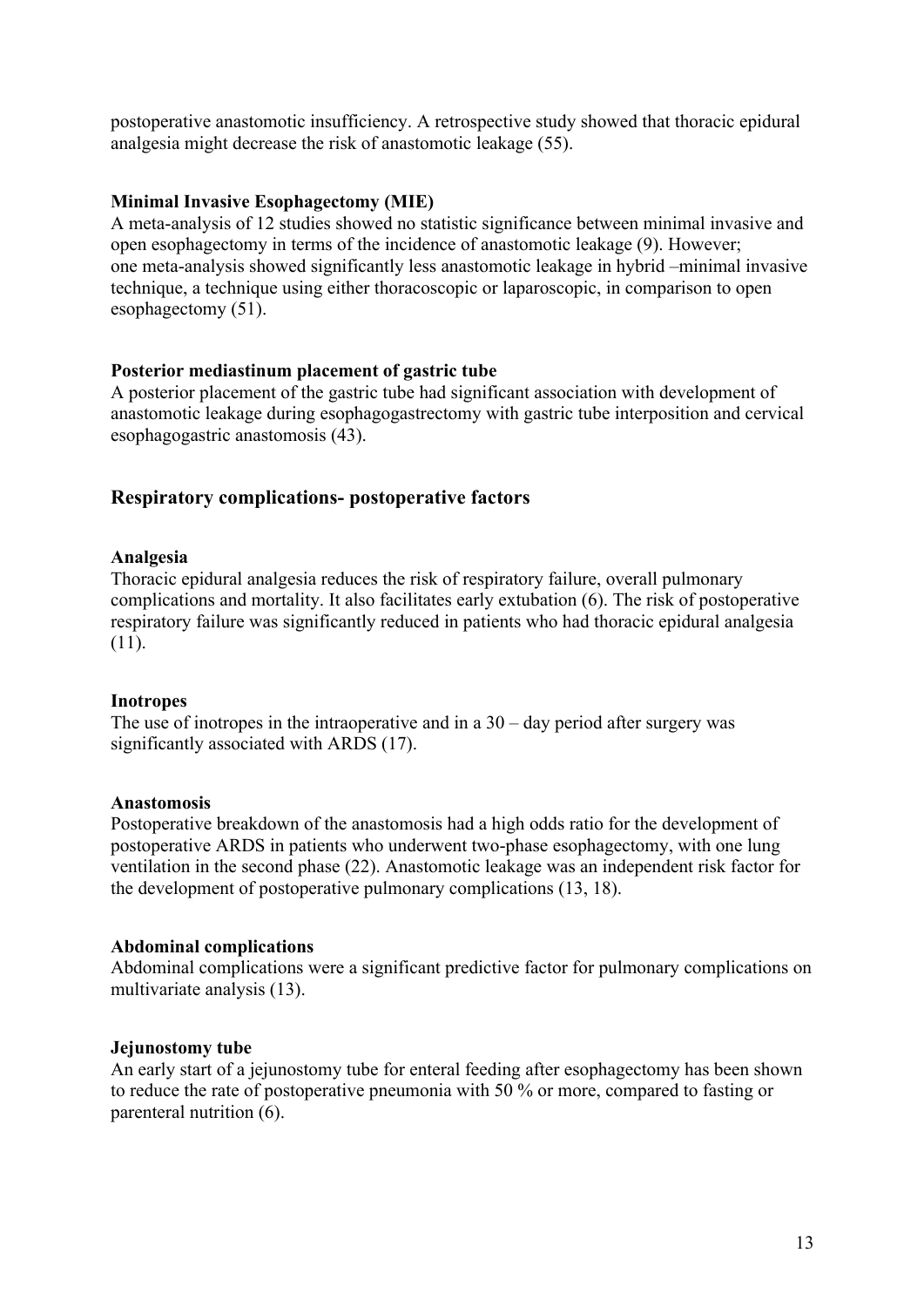#### **Anastomotic leakage-postoperative factors**

#### **Jejunostomy tube**

Lack of a jejunostomy tube was significantly associated with anastomotic leakage in a study of cervical esophagogastric anastomosis with a gastric tube interposition (43).

#### **Gastric emptying during the postoperative period**

Delayed gastric emptying during the postoperative period had significant relationship with development of anastomotic leakage during esophagogastrectomy with gastric tube interposition and cervical esophagogastric anastomosis (43).

#### **Cardiac complication**

The incidence of atrial arrhythmia and requirements for inotropic support are higher in patients who have anastomotic leakage than those who do not (61). Patients with anastomotic leakage had significantly more frequently postoperative atrial arrhythmia, ventricular arrhythmia and deep venous thrombosis (45).

#### **Respiratory complications**

The incidence of respiratory failure, bronchopneumonia and ventilator support were significantly higher in the patients group with anastomotic leakage (61). Anastomotic leakage was significantly associated with pneumonia, ARDS, re-intubation and empyema (45). The development of ARDS was associated with increased risk of anastomotic leakage postoperatively (55).

#### **Other complications**

Postoperative sepsis and renal failure was associated with postoperative anastomotic leakage in a large study that used data from The Society of Thoracic Surgeons Database. The length of stay was significantly increased in patients with anastomotic leakage- 13.1 days for patients without anastomotic leak and 27.4 days in the patients with anastomotic leak (45). Ischemia of the conduit predisposes for anastomotic leakage (46).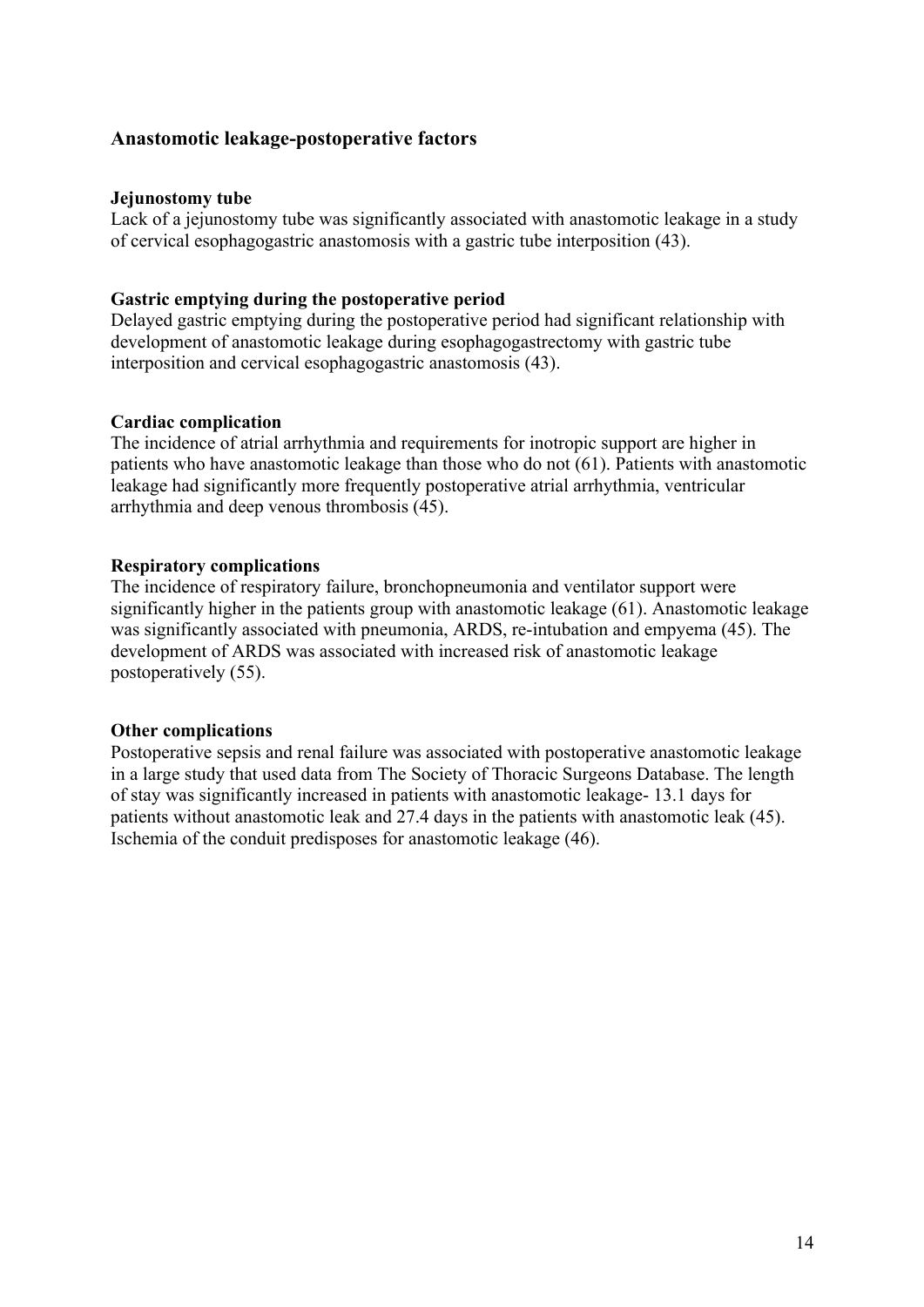| ın |  |
|----|--|
|    |  |

| Complication               | Preoperative                                                                                                                                                                                                                                                                                                                                   | Peroperative                                                                                                                                                                                           | Postoperative                                                                                                                                                                                                 |
|----------------------------|------------------------------------------------------------------------------------------------------------------------------------------------------------------------------------------------------------------------------------------------------------------------------------------------------------------------------------------------|--------------------------------------------------------------------------------------------------------------------------------------------------------------------------------------------------------|---------------------------------------------------------------------------------------------------------------------------------------------------------------------------------------------------------------|
| Pulmonary<br>complications | FEV1<br>$\overline{a}$<br>ASA score<br>Preoperative<br>pulmonary<br>comorbidity<br>Comorbidities<br>in general<br>Not providing<br>preoperative<br>physiotherapy<br>Smoking<br>Low<br>preoperative<br><b>BMI</b> and<br>sarcopenia<br>Proximal tumor<br>localization<br>Performance<br>status<br>Diabetes<br>Alcohol<br>consumption<br>T stage | Increased<br>$\overline{a}$<br>blood loss<br>Length of the<br>-<br>operation<br>Stapler<br>-<br>technique                                                                                              | Lack of thoracic<br>$\overline{a}$<br>epidural<br>analgesia<br>Use of inotropes<br>Anastomotic<br>leakage<br>Abdominal<br>complications<br>Not providing<br>early enteral<br>feeding by a<br>jejunostomy tube |
| Anastomotic<br>leakage     | Albumin<br>$\overline{\phantom{0}}$<br>Comorbidities<br>Low BMI<br>ASA score<br>Calcification of<br>arteries                                                                                                                                                                                                                                   | Intraoperative<br>$\overline{\phantom{0}}$<br>blood loss<br>Not providing<br>omentoplasty<br>Cervical<br>anastomosis<br>Length of the<br>operation<br>Posterior<br>placement of<br>the gastric<br>tube | Epidural<br>$\overline{\phantom{a}}$<br>analgesia<br>Respiratory<br>complications<br>Complications in<br>general (sepsis,<br>renal failure and<br>ischemia of the<br>conduit)<br>Delayed gastric<br>emptying  |

Table 2: Summary of the significant factors unanimously showing an increased risk of pulmonary complications and anastomotic leakage.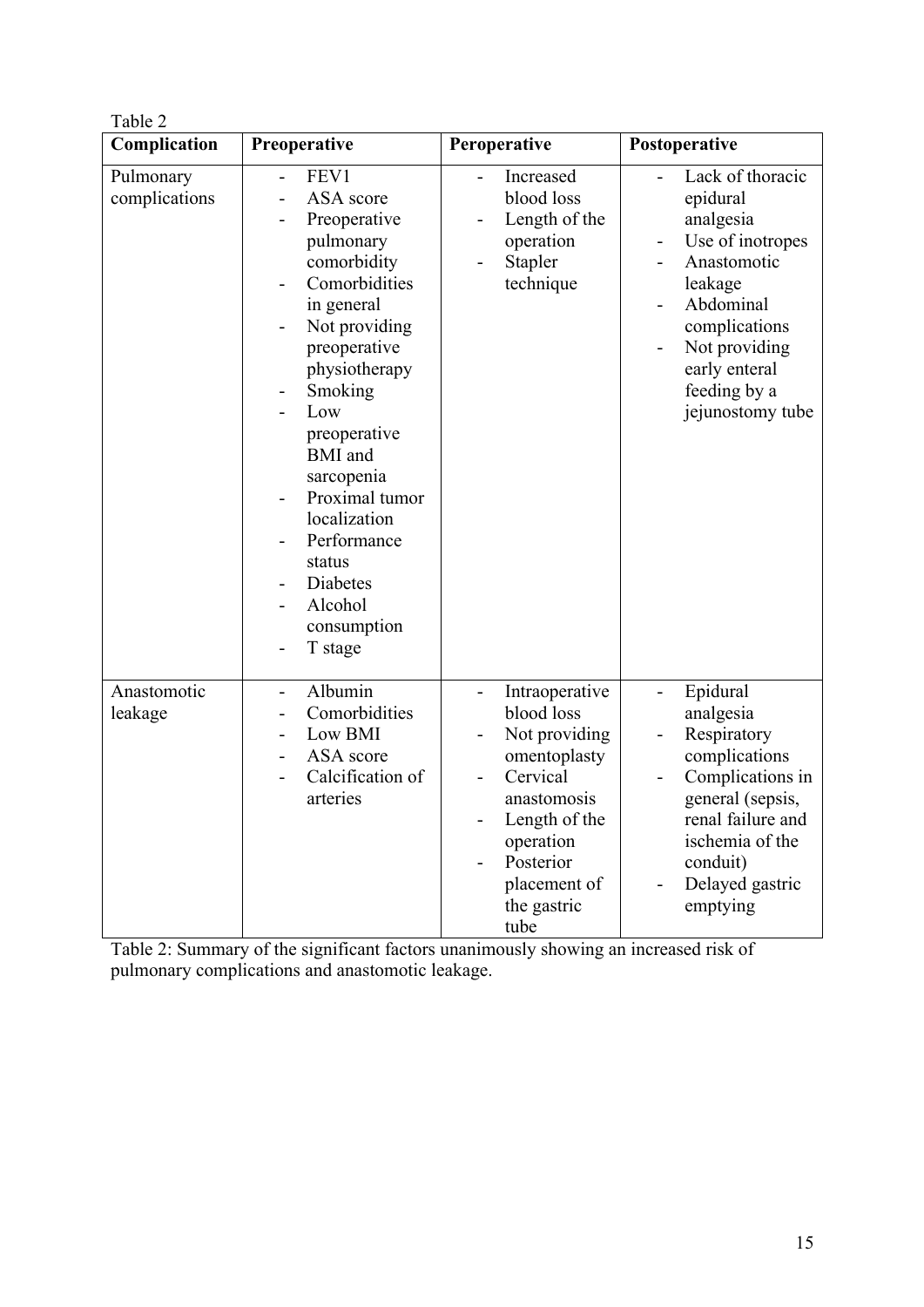### **DISCUSSION**

#### **Respiratory complications**

Common major respiratory complications found in our study are pneumonia, ARDS and respiratory failure. This literature review confirmed several factors increasing the risk of pulmonary complications from the preoperative to the postoperative period. Many of the preoperative factors found significant for the development of pulmonary complications are factors easy to evaluate in the preoperative period.

FEV1 is easy evaluated by spirometry, this study showed FEV1 to be a significant preoperative risk factor for pulmonary complications. We have to remember that accurate results from spirometry are technique dependent. Preoperative pulmonary comorbidities such as COPD were also a risk factor in this study. This is normally evaluated by spirometry.

An evaluation by a physiotherapist and preoperative physiotherapy to prepare for the operation is also an easy preparation before surgery. It is important to optimize function with respiratory training by a respiratory physician. Many of the patients with esophageal cancer have a smoking history with a potential reduction in pulmonary function, this makes the preoperative optimization of respiratory function even more important (16). Smoking as a preoperative risk factor can be evaluated by the Brinkman index, the number of cigarettes per day multiplied by years since smoking debut (24). Results in this study showed a Brickman index of 800 or more as a significant factor.

Age was a significant preoperative risk factor for the development of pulmonary complications on multivariate analyses. Another study found opposite result when comparing groups of older than 70 years and younger than 70 years. The improvements are likely a result of surgical technique and perioperative care. A recent review concluded with that age is not a valid exclusion criterion. Well-selected patients, based on proper preoperative assessment, can survive with acceptable postoperative morbidity (2). The selection whether to proceed with surgery has to be made based on comorbidities reasons rather than age. Both smoking and alcohol consumption are found as risk factors in this study. There is a correlation between patients with cancer esophagus and consumption of alcohol and tobacco. The possibility for higher total consumption is greater in older patients due to longer exposure to alcohol and tobacco and thus higher risk of comorbidities related to these lifestyle factors.

There it is a correlation between the increased incidence of adenocarcinoma and prevalence of obesity. Surgery may be more risky because of the increased incidence of cardiopulmonary comorbidities (2). There is a belief among many surgeons that there is an increased difficulty with technical challenges and postoperative complications in obese patients undergoing surgery (25). However, from the results of this study, obesity alone is not a risk factor for esophagectomy.

Many of the patients are malnourished as a result of reduced food intake, because of a malignant stenosis (21). Improvement of performance status is important to reduce pulmonary complications, both in the pre- and postoperative phase. Malnutrition is associated with expiratory muscle weakness leading to pulmonary complications. Fewer complications are observed when intensive nutritional support is given to patients undergoing esophagectomy, but clear evidence is lacking. Nutrition plays an important role in in the preand postoperative phase in esophagectomy. It has been showed that early enteral nutrition after gastrointestinal surgery improves patient recovery and reduces morbidity and mortality (6).

Chemoradiotherapy is not a direct risk factor for the development of postoperative respiratory complication, but a trend towards more severe complications has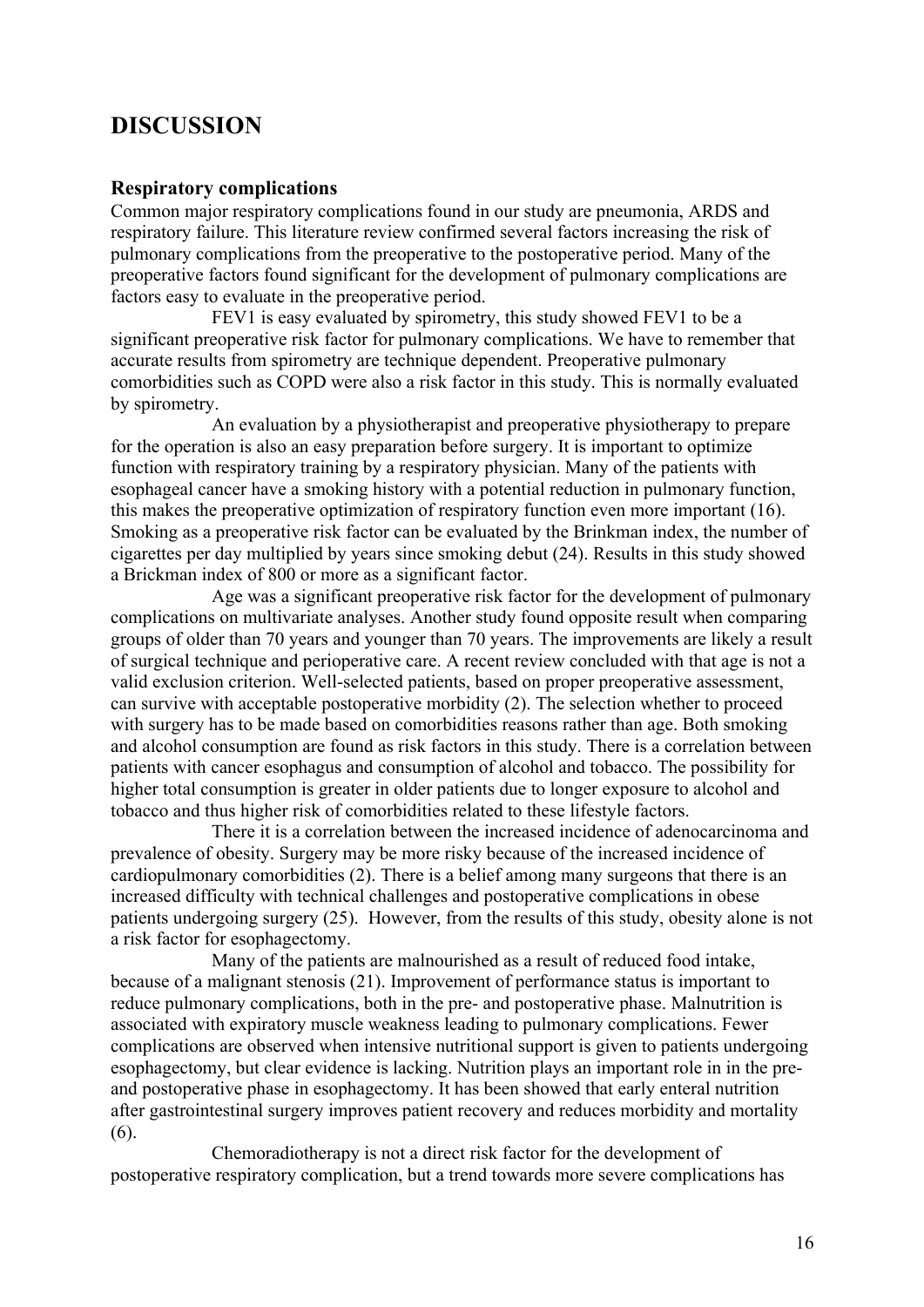been shown following this treatment. Survival after surgery alone is poor with a 5-year survival of 15-25 % and there is a significant benefit of 13 % at 5 years after neoadjuvant chemoradiotherapy (34). The results, from this literature review suggest that chemoradiotherapy is a risk factor for the development of ARDS. A possible explanation for this severe complication after the treatment is that it can provoke radiation pneumonitis and together with another massive insult, like surgery, cause cytokine release and damage lung tissue (62). Some studies suggest that lower doses of radiotherapy leads to a minimized irritated lung volume. These findings can be a factor to reduce possible pulmonary complications, although the positive effect of the therapy must still be beneficial. One of these studies practiced pulmonary function tests 4 weeks after completed neoadjuvant therapy. This allows a recovery period and control of function prior to surgery (38).

However, neoadjuvant chemoradiotherapy had no significant association to increased postoperative pulmonary complications and this result also includes neoadjuvant chemotherapy (40, 41). These two studies have the most promising results and a conclusion from this is that both neoadjuvant chemotherapy and chemoradiotherapy are not considered as risk factors for respiratory complications. More randomized studies are needed to get a clear picture if neoadjuvant therapy increases complications. The different result from the retrospective studies may be explained by different neoadjuvant regimens in terms of schedule or doses for both chemotherapy and radiotherapy (34). We have not controlled for this in our literature review.

The scoring system (table 1) developed to predict pulmonary complications seems promising for the preoperative period. Including age, performance status, FEV1% and DLCO (14). The three first factors are found in our study as risk factors for pulmonary complications. This finding also confirms the earlier discussion about age combined with comorbidities and the importance of preoperative spirometry test. This scoring system needs further evaluation and has potential for the clinical practice.

Minimal invasive surgery reduces factors associated with pulmonary complications, like blood loss, pain and inflammation; the question is if it reduces pulmonary complications directly. There is no conclusive evidence of the benefits of MIE over OE, because of the lack of RCTs (51). More randomized studies are needed; the conclusion from the results of this literature review is that minimal invasive surgery is a good technique to reduce pain, blood loss and in-hospital stay.

There is a consistent trend in decreased blood loss (1, 63) and a slight trend of shorter hospital stay after minimal invasive surgery (63). Compared to open surgery, patients undergoing minimal invasive surgery report less pain in the first ten days post-surgery (64). This literature review found increased blood loss to be an independent risk factor for pulmonary complication; Minimal invasive surgery can have an indirect effect of pulmonary complications and can be beneficial for the short-term quality of life. The surgeon learning curve for MIE has a definitive impact on outcome and a lot of experience is required before mastering MIE. Increased operator experience has shown decrease in operating time, conversion rates and complications in general (63). Interesting factors for further research is the position during the surgery. Is there a difference between prone or left semilateral position and can one of them reduce pulmonary complications (1, 6)? Putting the mediastinum in the habitual position and thereby relieving the chest and abdomen of compression, the use of prone position in minimal invasive surgery might be beneficial compared to the lateral position (1).

The results considering steroids are conflicting and more randomized studies are needed. Findings from this literature review suggest that the administration of methylprednisolone 10 to 30 mg kg<sup>-1</sup> administered within 30 minutes preoperatively may be beneficial (52, 53).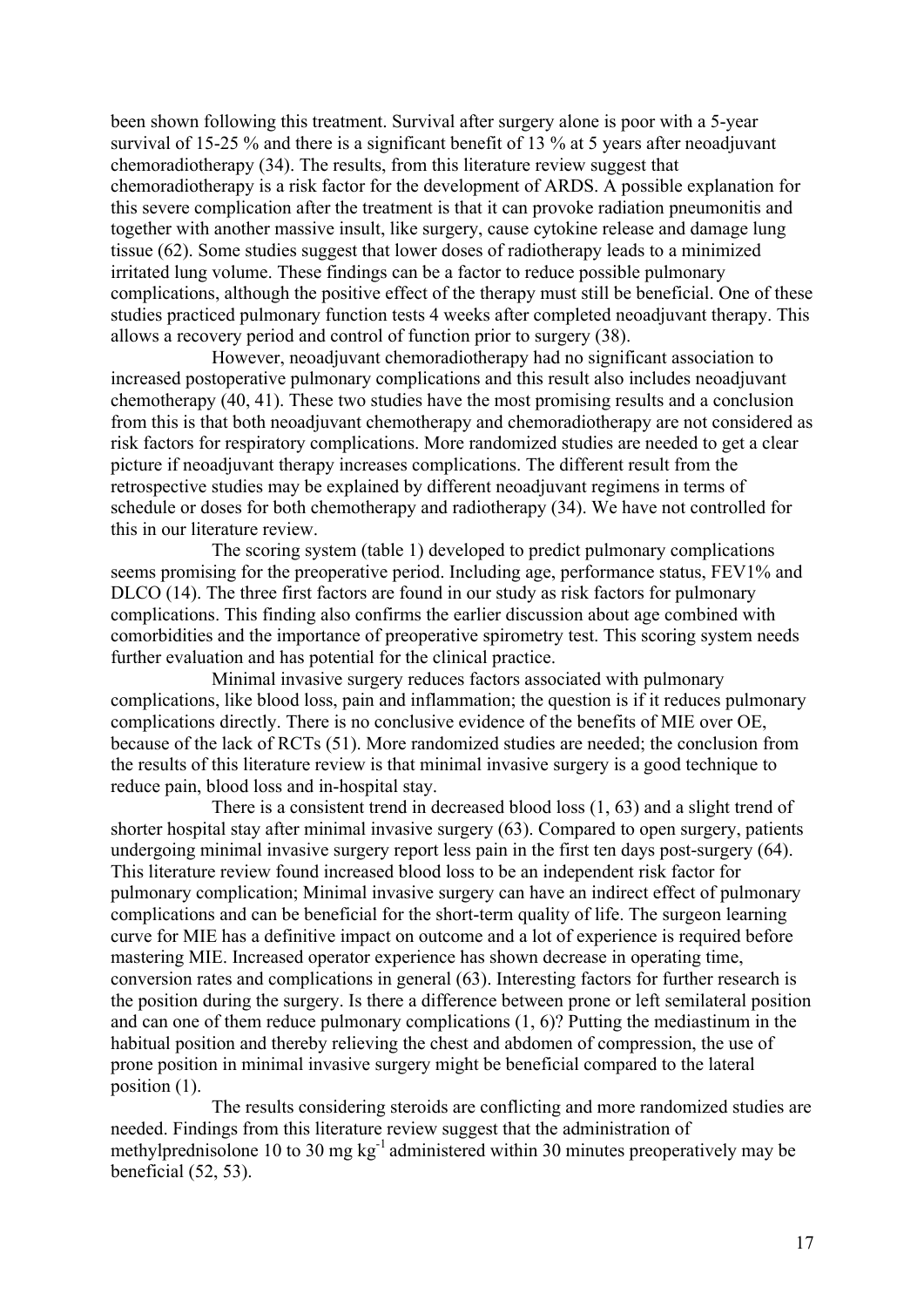Analgesia is important after esophagectomy. Postoperative pain results in less mobilization, compromising pulmonary function and coughing. It can result in atelectasis and pneumonia. Thoracic epidural analgesia is more effective than intravenous opioids (6). The technique is easy to apply after the surgery and is important for the prognosis of complications.

As mentioned in the results, inotropes are significantly associated with ARDS. Inotropes cause alveolar vasoconstriction and this might predispose ischemic lung injury and be the cause that leads to ARDS (17).

The result of an anastomotic leakage is acid secretion from the gastric fluid. The anastomosis is located in the negative pressured thorax which easily draws gastric fluid through anastomotic sutures or staple lines (65). The results from this literature review of a correlation between postoperative anastomotic leakage and pulmonary complications is easy understood if the tissue inside the thorax is contaminated by gastric fluid resulting in tissue damage.

#### **Anastomotic leakage**

The main groups of factors related to anastomotic leakage are esophageal factors, patient related factors and surgical or technical factors. The esophagus anatomy does not consist of a serosal layer and is mainly composed by longitudinal muscles contributing to insufficient suture strength (47, 65). Both the absence of serosa and the presence of a longitudinal layer necessitates gentle maneuvers during anastomosing to avoid tears and damage (65). In this literature review, there was no significant association concerning suture technique and the development of anastomotic leakage, when looking at randomized studies. Several reports found decreased rates of leakage with stapled anastomoses, whereas others have not showed difference between stapled and mechanical technique. When discussed in a meta-analysis where the non-randomized were excluded, there was no significant difference between stapled and mechanical. From this we can conclude that importance lies in gentle maneuvers and the best technique cannot be definitively established at this time. We have to consider them as equal  $(8)$ .

Inadequate blood supply, absence of serosa and the tension across anastomotic site are three previous established risk factors for anastomotic leakage (58). Two metaanalyses (9, 60) have found cervical anastomoses as risk factor for anastomotic leakage and this review was not able to find any contradicting results. The cervical anastomosis is placed under greater tension and has a bigger risk of ischemia in the conduit than thoracic anastomosis, because of the compromised vascular integrity resulting in a greater breakdown and leakage (9, 58). Omentoplasty has shown promising results with a reduction of anastomotic leakage. It is a technique of wrapping the greater omentum around a gastrointestinal anastomosis, in hope of decreased incidence and severity of anastomotic leakage. The omentoplasty group significantly reduced the duration of hospitalization. It was considered as a safe and effective technique (58). The conclusion from this is that not using omentoplasty is a peroperative risk factor for postoperative anastomotic leakage. The function of the omentum is to seal microscopic leakage and remodel tissue. It includes neovascularization and localizes potential malignant inflammatory process in the tissue. The technique and function of the omentum seems promising in our literature study. The technique is also effective in the higher risk cervical anastomoses and use of omentoplasty is therefore utilized in this group. It is a minor modification of surgical technique. The sleeve wrapping technique also managed the leak conservatively and closed the leakage spontaneously in 10 days with enteral nutrition (59). Reoperation is always a risk for the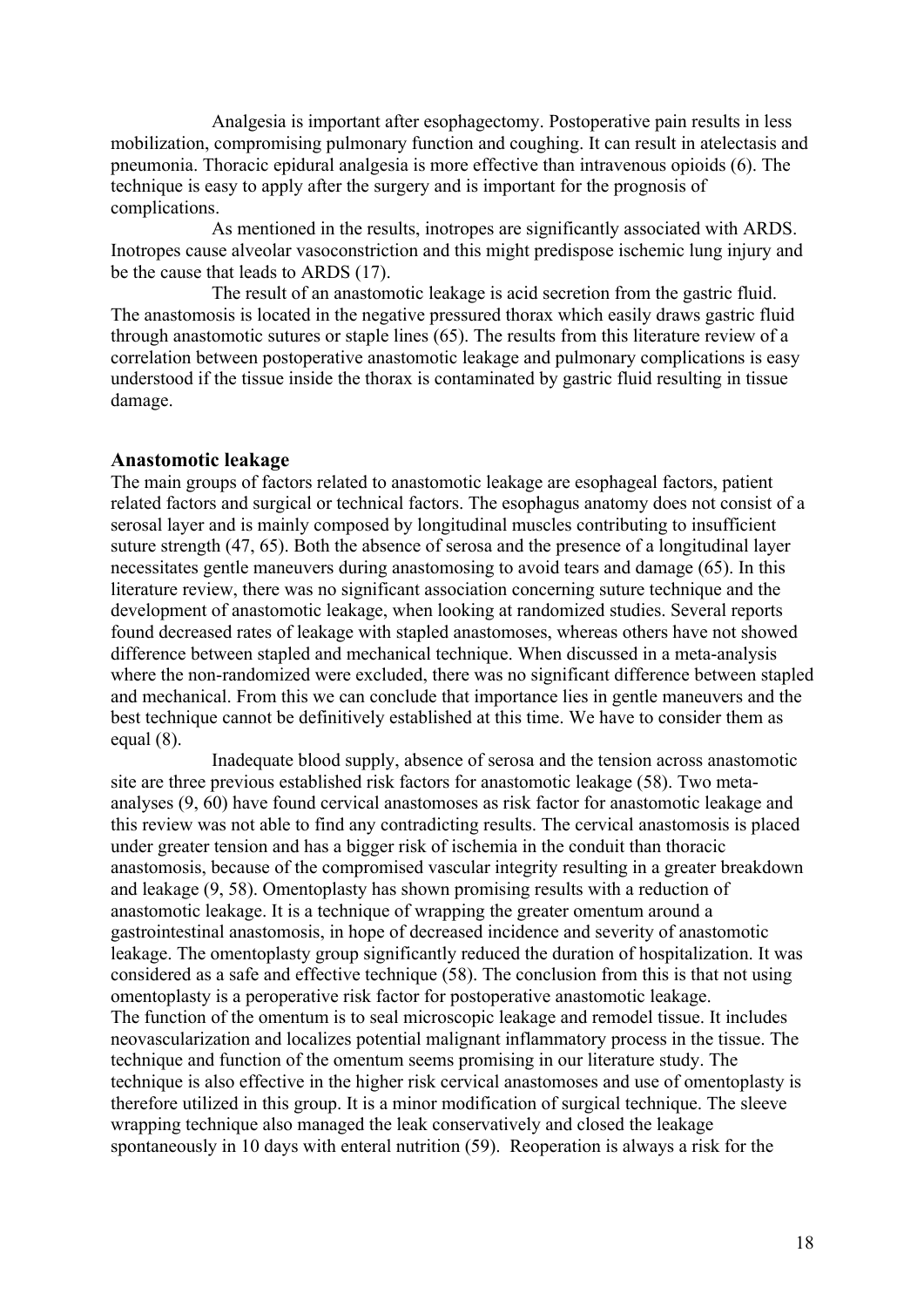patients in general. Taking this into consideration, the sleeve wrapping technique seems promising.

Many of the risk factors resulting in higher leakage appear to compromise the vascular supply to the anastomosis. Modifying these factors further may help to reduce the

morbidity and mortality (45). Adequate blood supply is a major factor for the healing process (66). The surgeon has three alternatives for the conduit; Using the colon, the stomach or the jejunum as a conduit. The majority of surgeons use the stomach (3, 65). (Figure 1) The result is an entire vascularization depending on the right gastroepiploic artery, 60 % of the gastric tube is supplied by the right gastroepiplocic artery and the remaining 40 % of the stomach that is distal to the pyloric end depends on the supply from the submucosal network of small vessels  $(3, 47, 65)$ . Contributing to a decreased blood flow in the upper part of the gastric tube, compared to the antrum and corpus, even if the hemodynamic is stable (50).



Figure 1: Illustration shows the arterial supply of the stomach after constructing the gastric tube for reconstruction in esophageal surgery. During mobilization of the stomach, ligation (green crosses) of the left (1) and right (2) gastric artery, short gastric arteries (3), and left gastroepiploic artery (4) causes the gastric tube to be supplied exclusively by the right gastroepiploic artery (5). This results in compromised blood flow in the most cranial part of the gastric tube (arrow), which is used to create the cervical anastomosis.

Figure 1:(50)

Comorbidities like diabetes, cardiovascular and pulmonary disease, with potential to affect the blood supply to the conduit are found significant in this study. Also a high ASA score, as a summary of the performance and comorbidities, was found significant. Intraoperative factors found significant were blood loss. The result in this study showed the importance of adequate blood supply then the vascular anatomy isn't optimal. Hypotension during and after the surgery can be of potential negative impact for perfusion and tissue oxygenation, and must therefore be avoided (3). This literature review found no statistic significance between open or minimal invasive surgery in term of anastomotic leakage. Like reported for pulmonary complications, the blood loss was less in the minimal invasive group. A potentially positive factor for anastomotic leakage and can indirectly have a positive effect. Further studies are needed.

Epidural analgesia has been reported to improve the bowel circulation and therefore potentially preventing anastomotic insufficiency. However, epidural analgesia is also known to lower systemic vascular tone and hence blood pressure and therefore decreasing perfusion of the anastomosis, which in turn may affect anastomotic healing. Further evaluation of this is needed. The positive effect of epidural analgesia for postoperative pulmonary complications is known and a pulmonary complication seems more severe and more common than anastomotic leakage. The positive effect of analgesia in pulmonary complications weighs up for the potential unknown risk for anastomotic leakage at this period of time. The use of epidural analgesia makes it possible for more evaluation and studies. This is interesting for further analysis.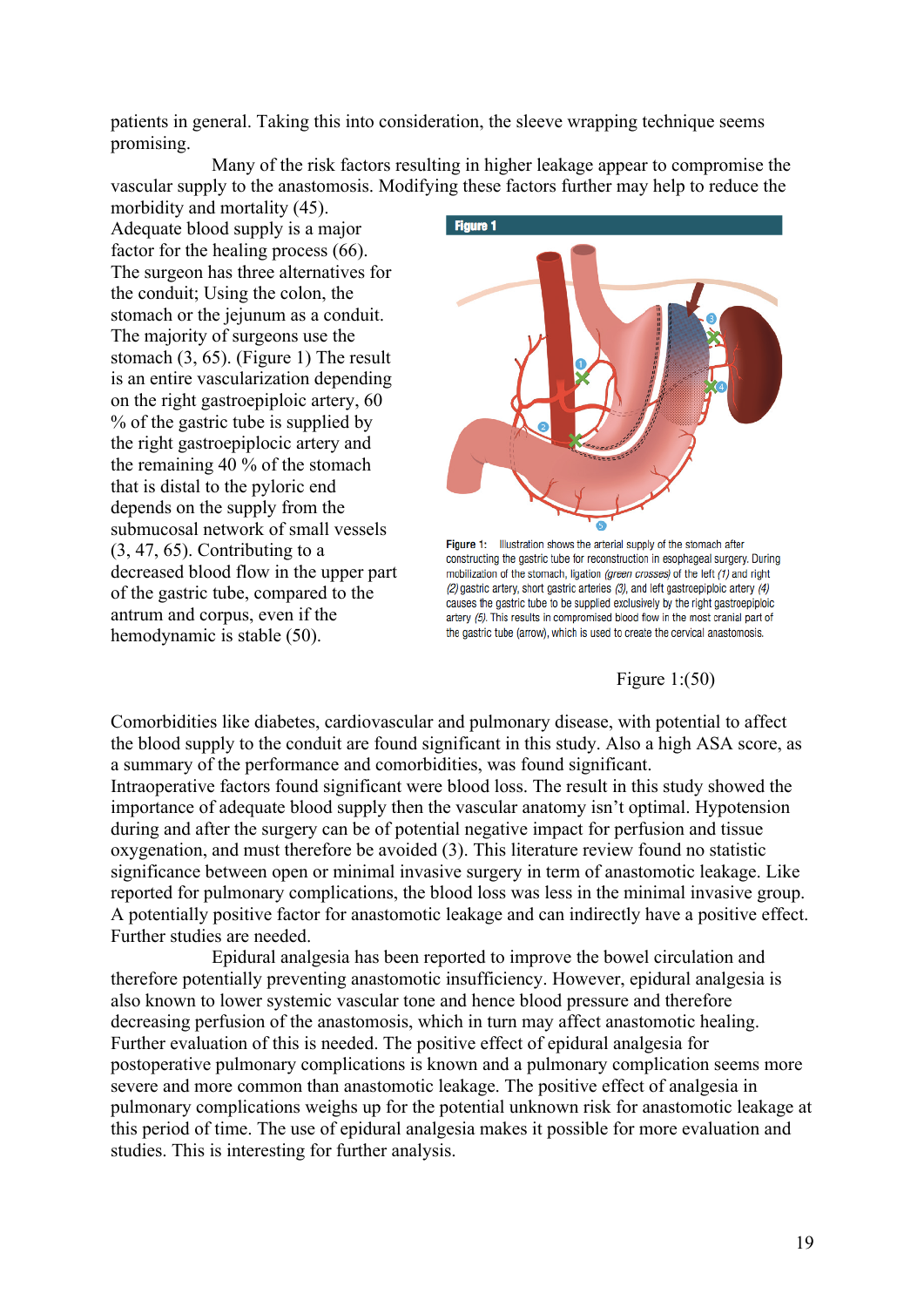In a recent review, a new technique of using indocyanine green fluorescence angiography and Doppler examination to evaluate blood supply and assist in construction of the gastric conduit was applied. Comparing leakage before and after introduction, rate went from 20 % to 0 %. No difference in the operating team was observed. The conclusion was a dramatic decrease of anastomotic failure (66).

Preoperative CT images for evaluation of calcification of arteries is a new and promising risk factor for further research. CT imaging is normally a part of the preoperative evaluation in every patient, which makes this risk factor easy evaluated. An independent risk score to grade the calcification is required in the evaluation. This needs further research. Both minor and major aortic calcifications and also calcification of the right postceliac arteries are independent risk factors for anastomotic leak after esophagectomy. Like mentioned earlier, healing of the anastomosis is essential in leakage prevention. The most cranial part of the gastric tube has a decreased blood supply, even when the hemodynamics are stable the blood supply is compromised. Atherosclerosis is a known cause of ischemia and can compromise the vascular supply of the gastric tube. A combination of generalized vascular disease by aortic calcifications, and local perfusion by postceliac arteries calcifications is likely the mechanism for ischemia and anastomotic leakage (50).

Adequate oxygen delivery can be a problem in the postoperative period especially if the patient gets respiratory failure. Adequate wound perfusion, gastric construction and oxygenation are important for wound healing in the anastomosis (55). Respiratory complications are significantly associated with anastomotic leakage in the postoperative period from the results in this study. Postoperative pulmonary complications can result in bad oxygenation of the tissue in the anastomosis. Preventing postoperative pulmonary complications also prevents anastomotic leakage.

Our study found albumin as a preoperative risk factor for anastomotic leakage. Recommendation of serum albumin levels over 32 g/L to avoid anastomotic leakage has been found in one of the studies. Despite this finding, preoperative albumin levels correlated more with mortality (67-69). Patients who survived the first year had higher preoperative albumin (67) and patients with S-albumin levels of more than 3.5 g/dl had fewer postoperative complications (68). In general, pre-therapeutic serum albumin is both an inflammatory and nutritional indicator (70). Hypoalbuminemia is common in cancer patients, especially in those with cancer in the digestive tract. Hypoalbuminemia is attributed to increased catabolism, obstruction of the esophagus and ongoing inflammatory process (70). The measure of Salbumin can be done from the preoperative period to the postoperative period. It is accurate, simple and cheap. Factors for error in the evaluation of serum albumin in the clinical practice are proinflammatory cytokine, capillary permeability, hepatic disease and drugs. The clinician must take this into consideration when evaluating the serum albumin level. More studies are needed; the results are not strong considering albumin levels, with findings from two previous studies. From the few results of malnutrition and low preoperative BMI found in this study, the conclusion of an increased risk of postoperative anastomotic leakage can be made. More randomized studies are needed.

It is easy to calculate BMI according to WHO definitions. Overweight and obese patients may have reduction in residual capacity and expiratory reserve volume and the excessive fatty tissue has low regional oxygen tension and may predispose to impaired wound healing (48, 71). These two factors may cause lack of healing of the anastomosis. The findings in our study are contradictive regarding obesity. Findings of both significance, and that obesity not alone increased the risk of postoperative complications such as anastomotic leakage, but obesity combined with diabetes did. Length of stay and long-term survival were similar between BMI groups and had no prognostic value (48). Obese patients had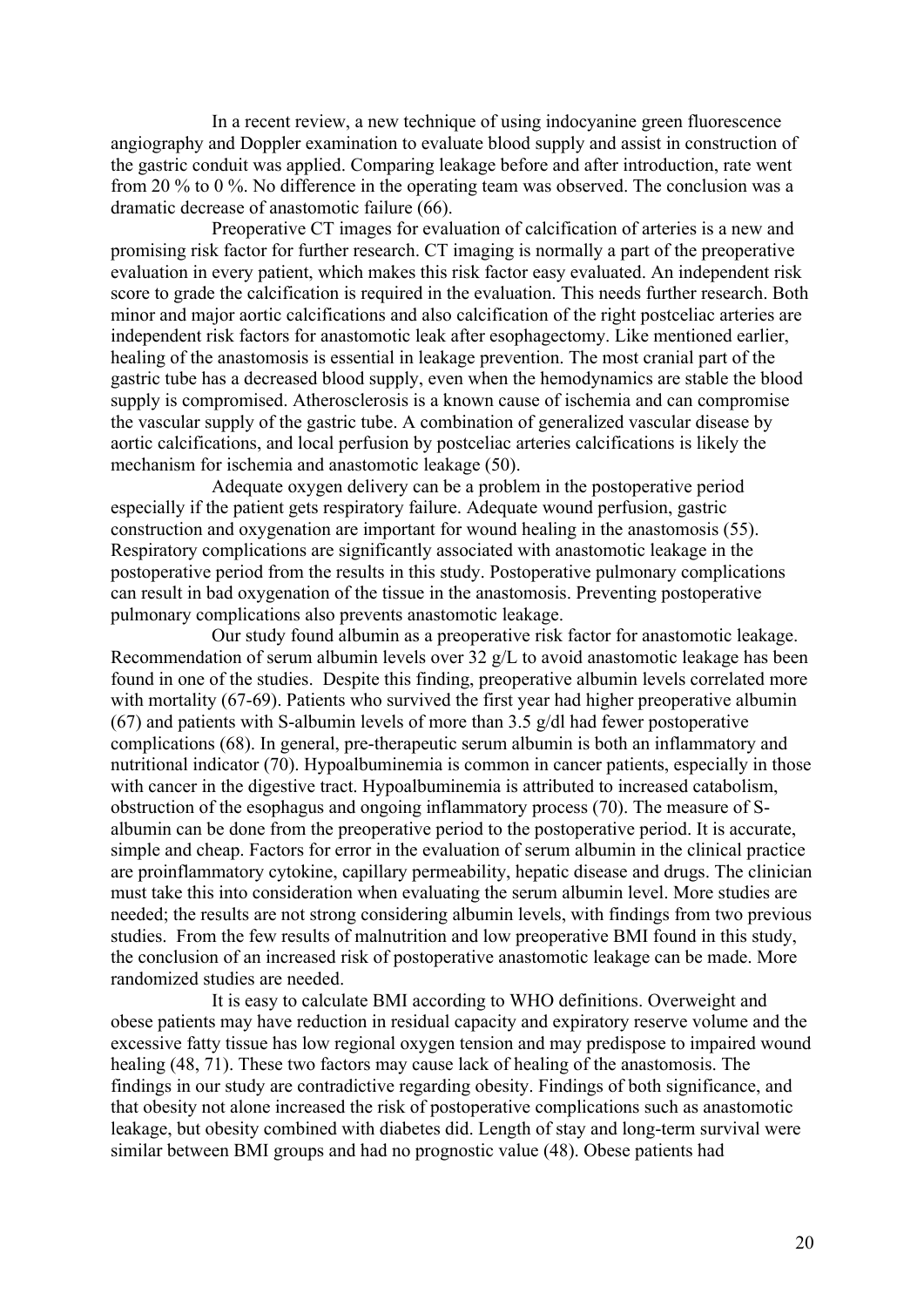significantly better long-term survival than patients who weren't obese (49). These facts are also important when making a risk analysis.

When discussed if obese patients are suffering from more recurrence after surgery, significant reduction in the total number of nodes removed in the high BMI has been found earlier. Obese undergo unsuccessful lymphadenopathy; this may result in more frequent metastases and recurrence (72). This statement has been disproved with no difference of harvest lymph nodes between high and low BMI groups, also with no increased morbidity and mortality in super obese patients with BMI > 35 when compared with lower BMI groups (25). With these findings higher BMI groups are not in higher risks than other.

We are able to conclude with that obesity alone is not an independent risk factor for surgery. Even tough the results are conflicting, with two meta-analyses with the opposite results. The importance lies in if the overweight patients have diabetes or other comorbidities. This needs further investigations.

#### **Limitations:**

The inconsistent results highlight the limitations of non-randomized studies. This is particularly a problem when it comes to selection bias. In this study, all types of articles are included. Many of the results are from retrospective studies. This is a clear and large limitation in this study. Although significant, some of the results mentioned in this literature review are based on one or few studies. This is a weakness regarding the strength of the results.

We have not selected results after the histological type of tumors; the results are mixed between histological types. We haven't selected for ethnicity or location in the world. This can also be a limitation.

There has been a lack of definition of an anastomotic leakage in earlier studies. As a result of the lack of definition, the incidence can vary widely and difficulties of comparing results are present (3, 47). A common definition has to be used in future studies to provide more accurate results. We have not evaluated the definition of anastomotic leakage in our study. A review of anastomotic complications (47) are proposing the adapted definition by Leirut and associates (3) as the most applied and promising for further use in subject evaluation.

### **CONCLUSION**

Several factors have been found to be significant for both pulmonary complications and anastomotic leakage, the majority of which affect the patients general performance status, the airways and function of the thorax and therefore possibly affecting tissue oxygenation. Optimizing these factors can be beneficial for the postoperative result.

Anastomotic leakage is often caused by compromised vascularization of the gastric conduit. Cervical anastomosis was a well-evaluated risk factor for anastomotic leakage. Interesting findings for further analyses are the recent studies found about arterial calcification and the use of peroperative green fluorescence angiography and Doppler examination.

Preoperative assessment and reduction of postoperative pulmonary complications is difficult due to reduced general status and organ dysfunction in patients with esophageal carcinoma. Based on the findings in this literature review it seems vital to evaluate patients with preoperative pulmonary function tests and to optimize respiratory function with the aid of a physiotherapist. The decision weather to perform surgery cannot be based merely on age and BMI, but many risk factors combined may guide the decision making towards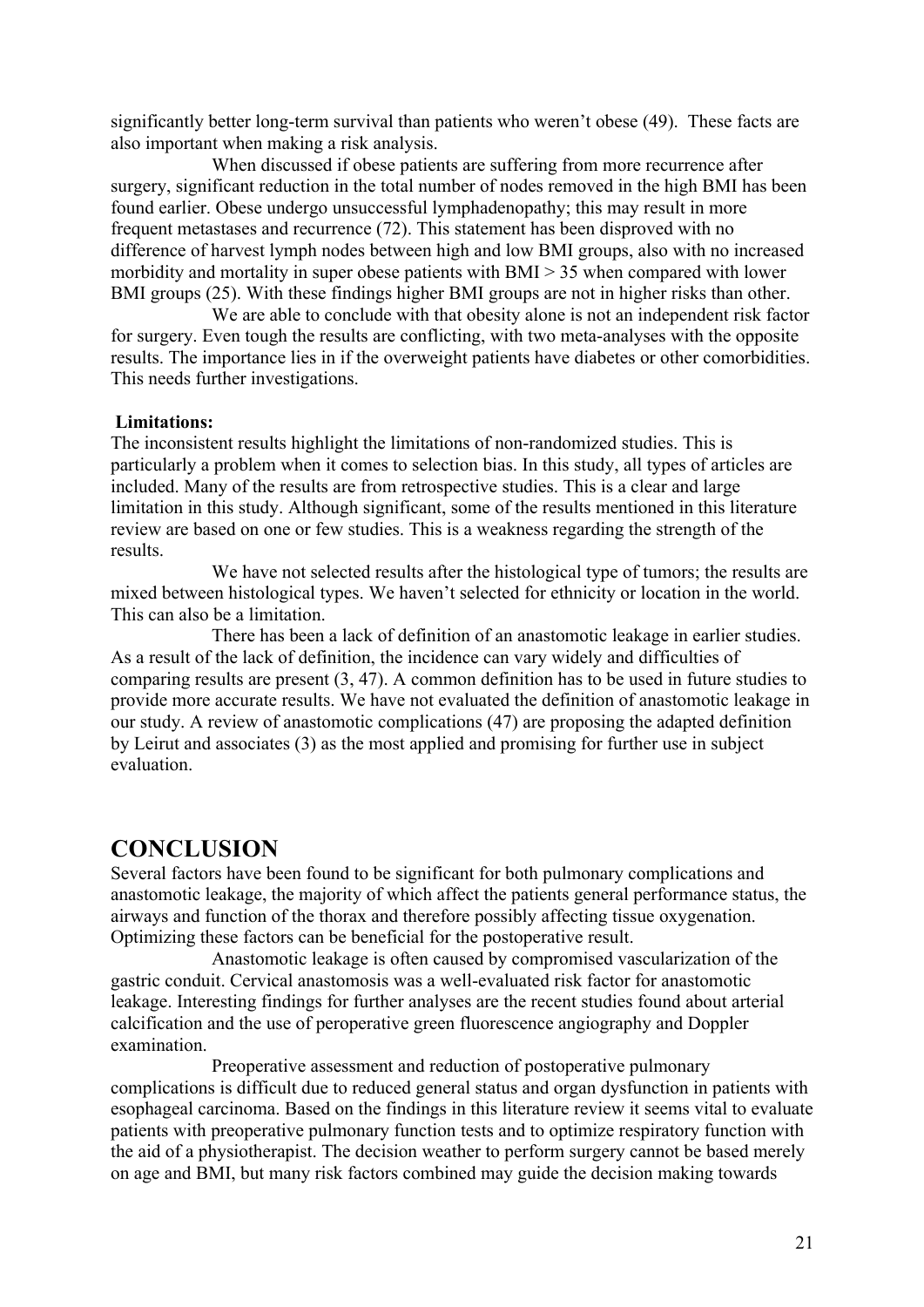palliative treatment. Nutrition is important for this group of patients to optimize muscle function and more investigation in this field is needed. The most important part in the preoperative phase is function of the lungs and comorbidities. The preoperative risk score (table 1) seems promising and may be taken into use.

In general, this field of surgery needs more RCTs and large studies to test the validity of the factors. If possible, also more meta-analyses are needed. The causes of these two complications are multifactorial and future research should aim to find risk scores for the development of these complications.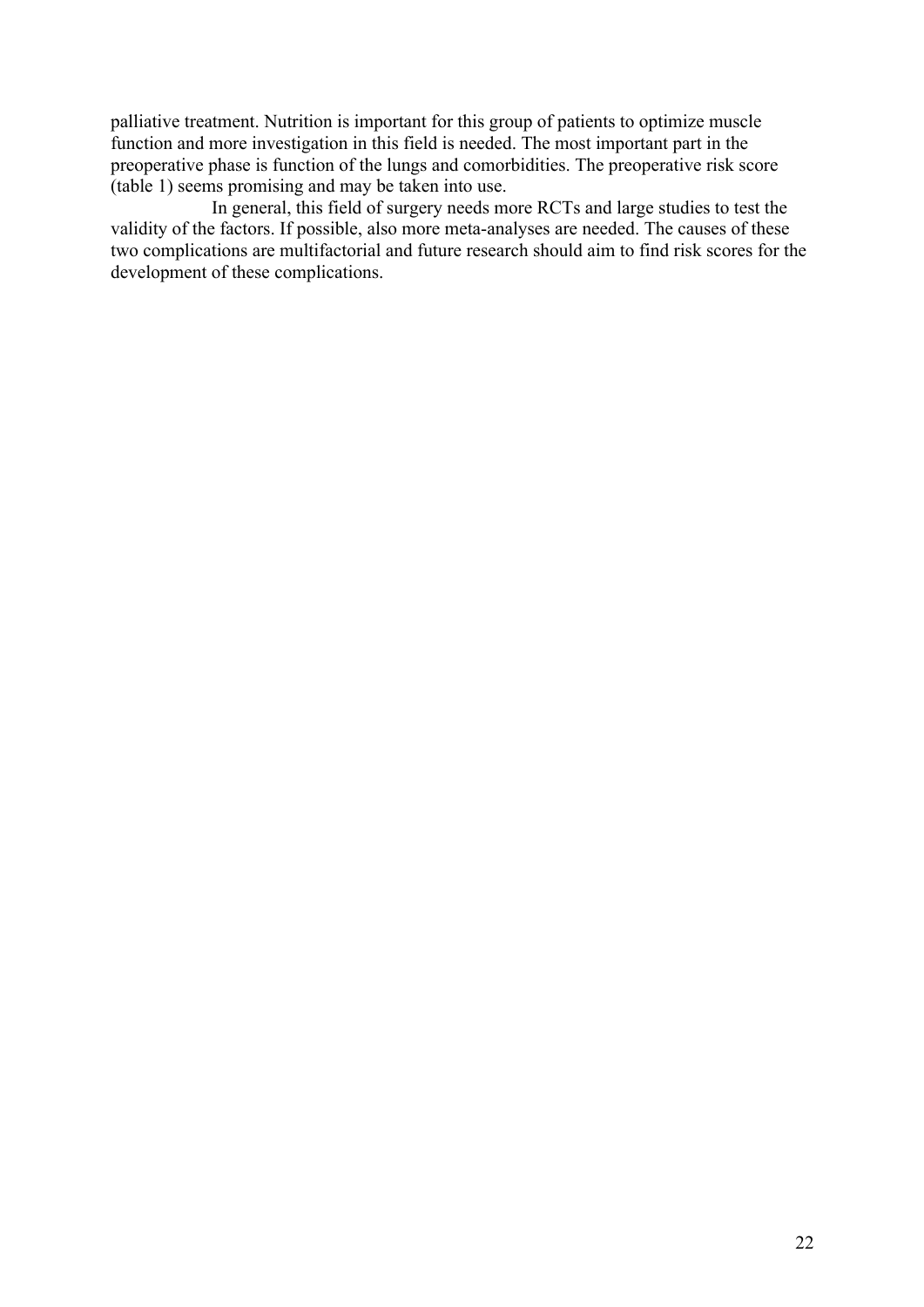### **REFERENCES**

1. Biere SS, van Berge Henegouwen MI, Maas KW, Bonavina L, Rosman C, Garcia JR, et al. Minimally invasive versus open oesophagectomy for patients with oesophageal cancer: a multicentre, open-label, randomised controlled trial. Lancet. 2012;379(9829):1887-92.

2. Grotenhuis BA, Wijnhoven BP, Grune F, van Bommel J, Tilanus HW, van Lanschot JJ. Preoperative risk assessment and prevention of complications in patients with esophageal cancer. Journal of surgical oncology. 2010;101(3):270-8.

3. Lerut T, Coosemans W, Decker G, De Leyn P, Nafteux P, van Raemdonck D. Anastomotic complications after esophagectomy. Digestive surgery. 2002;19(2):92-8.

4. Law S, Wong KH, Kwok KF, Chu KM, Wong J. Predictive factors for postoperative pulmonary complications and mortality after esophagectomy for cancer. Annals of surgery. 2004;240(5):791-800.

5. Low DE, Bodnar A. Update on clinical impact, documentation, and management of complications associated with esophagectomy. Thoracic surgery clinics. 2013;23(4):535-50.

6. Weijs TJ, Ruurda JP, Nieuwenhuijzen GA, van Hillegersberg R, Luyer MD. Strategies to reduce pulmonary complications after esophagectomy. World journal of gastroenterology : WJG. 2013;19(39):6509-14.

7. Avendano CE, Flume PA, Silvestri GA, King LB, Reed CE. Pulmonary complications after esophagectomy. The Annals of thoracic surgery. 2002;73(3):922-6. 8. Kim RH, Takabe K. Methods of esophagogastric anastomoses following

esophagectomy for cancer: A systematic review. Journal of surgical oncology. 2010;101(6):527-33.

9. Markar SR, Arya S, Karthikesalingam A, Hanna GB. Technical factors that affect anastomotic integrity following esophagectomy: systematic review and meta-analysis. Annals of surgical oncology. 2013;20(13):4274-81.

10. Ruol A, Portale G, Zaninotto G, Cagol M, Cavallin F, Castoro C, et al. Results of esophagectomy for esophageal cancer in elderly patients: age has little influence on outcome and survival. The Journal of thoracic and cardiovascular surgery. 2007;133(5):1186- 92.

11. Zingg U, Smithers BM, Gotley DC, Smith G, Aly A, Clough A, et al. Factors associated with postoperative pulmonary morbidity after esophagectomy for cancer. Annals of surgical oncology. 2011;18(5):1460-8.

12. Kinjo Y, Kurita N, Nakamura F, Okabe H, Tanaka E, Kataoka Y, et al. Effectiveness of combined thoracoscopic-laparoscopic esophagectomy: comparison of postoperative complications and midterm oncological outcomes in patients with esophageal cancer. Surgical endoscopy. 2012;26(2):381-90.

13. Sauvanet A, Mariette C, Thomas P, Lozac'h P, Segol P, Tiret E, et al. Mortality and morbidity after resection for adenocarcinoma of the gastroesophageal junction: predictive factors. Journal of the American College of Surgeons. 2005;201(2):253-62.

14. Ferguson MK, Durkin AE. Preoperative prediction of the risk of pulmonary complications after esophagectomy for cancer. The Journal of thoracic and cardiovascular surgery. 2002;123(4):661-9.

15. Yoshida N, Watanabe M, Baba Y, Iwagami S, Ishimoto T, Iwatsuki M, et al. Risk factors for pulmonary complications after esophagectomy for esophageal cancer. Surgery today. 2014;44(3):526-32.

16. Nakamura M, Iwahashi M, Nakamori M, Ishida K, Naka T, Iida T, et al. An analysis of the factors contributing to a reduction in the incidence of pulmonary complications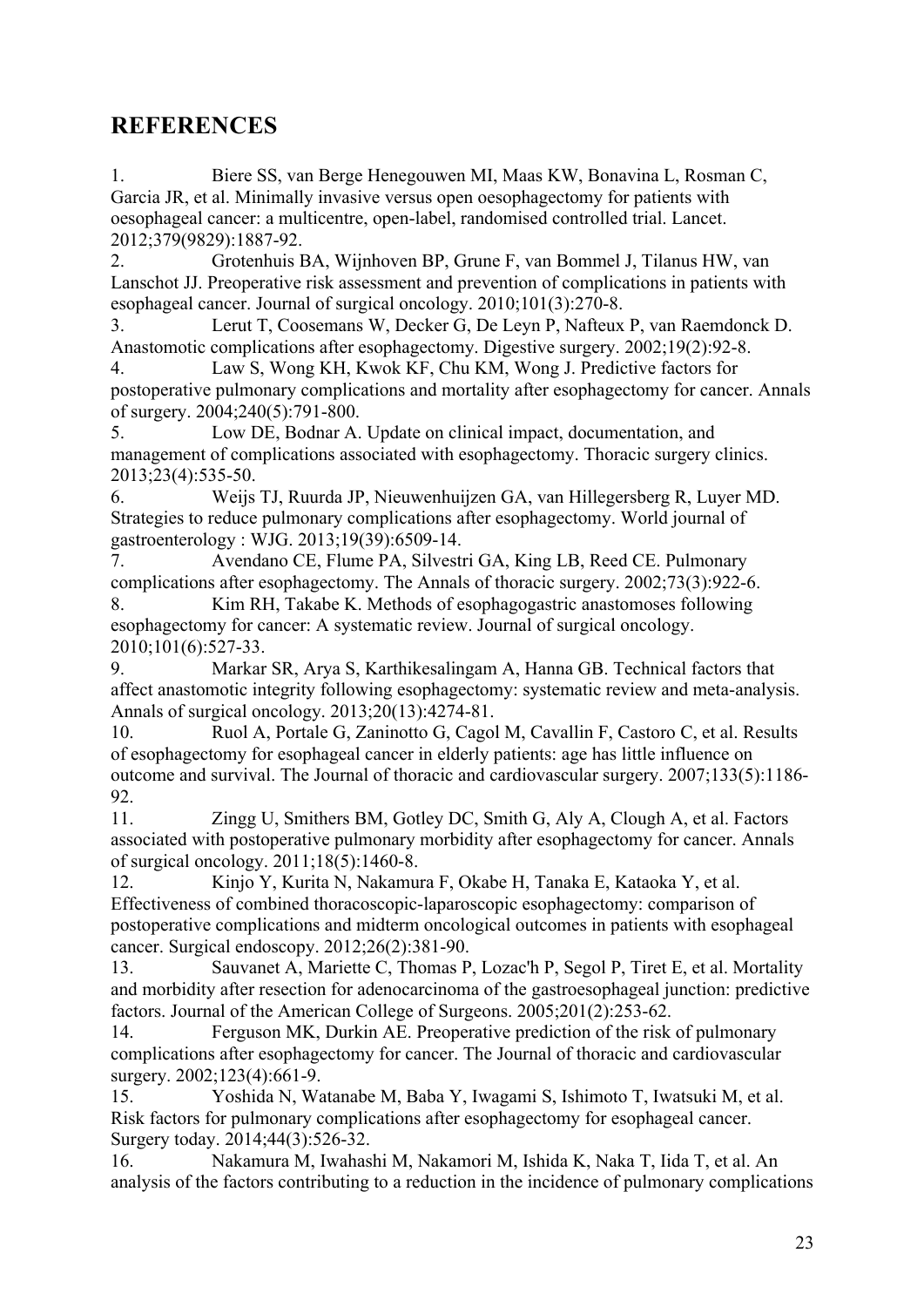following an esophagectomy for esophageal cancer. Langenbeck's archives of surgery / Deutsche Gesellschaft fur Chirurgie. 2008;393(2):127-33.

17. Paul DJ, Jamieson GG, Watson DI, Devitt PG, Game PA. Perioperative risk analysis for acute respiratory distress syndrome after elective oesophagectomy. ANZ journal of surgery. 2011;81(10):700-6.

18. Kubo N, Ohira M, Yamashita Y, Sakurai K, Toyokawa T, Tanaka H, et al. The impact of combined thoracoscopic and laparoscopic surgery on pulmonary complications after radical esophagectomy in patients with resectable esophageal cancer. Anticancer research. 2014;34(5):2399-404.

19. Jiao WJ, Wang TY, Gong M, Pan H, Liu YB, Liu ZH. Pulmonary complications in patients with chronic obstructive pulmonary disease following transthoracic esophagectomy. World journal of gastroenterology : WJG. 2006;12(16):2505-9.

20. Sunpaweravong S, Ruangsin S, Laohawiriyakamol S, Mahattanobon S, Geater A. Prediction of major postoperative complications and survival for locally advanced esophageal carcinoma patients. Asian journal of surgery / Asian Surgical Association. 2012;35(3):104-9.

21. Shiozaki A, Fujiwara H, Okamura H, Murayama Y, Komatsu S, Kuriu Y, et al. Risk factors for postoperative respiratory complications following esophageal cancer resection. Oncology letters. 2012;3(4):907-12.

22. Tandon S, Batchelor A, Bullock R, Gascoigne A, Griffin M, Hayes N, et al. Peri-operative risk factors for acute lung injury after elective oesophagectomy. British journal of anaesthesia. 2001;86(5):633-8.

23. Dhungel B, Diggs BS, Hunter JG, Sheppard BC, Vetto JT, Dolan JP. Patient and peri-operative predictors of morbidity and mortality after esophagectomy: American College of Surgeons National Surgical Quality Improvement Program (ACS-NSQIP), 2005-2008. Journal of gastrointestinal surgery : official journal of the Society for Surgery of the Alimentary Tract. 2010;14(10):1492-501.

24. Kojima S, Sakakibara H, Motani S, Hirose K, Mizuno F, Ochiai M, et al. Incidence of chronic obstructive pulmonary disease, and the relationship between age and smoking in a Japanese population. Journal of epidemiology / Japan Epidemiological Association. 2007;17(2):54-60.

25. Melis M, Weber J, Shridhar R, Hoffe S, Almhanna K, Karl RC, et al. Body mass index and perioperative complications after oesophagectomy for adenocarcinoma: a systematic database review. BMJ open. 2013;3(5).

26. Morgan MA, Lewis WG, Hopper AN, Escofet X, Harvard TJ, Brewster AE, et al. Prognostic significance of body mass indices for patients undergoing esophagectomy for cancer. Diseases of the esophagus : official journal of the International Society for Diseases of the Esophagus / ISDE. 2007;20(1):29-35.

27. Zhang SS, Yang H, Luo KJ, Huang QY, Chen JY, Yang F, et al. The impact of body mass index on complication and survival in resected oesophageal cancer: a clinicalbased cohort and meta-analysis. British journal of cancer. 2013;109(11):2894-903.

28. Kilic A, Schuchert MJ, Pennathur A, Yaeger K, Prasanna V, Luketich JD, et al. Impact of obesity on perioperative outcomes of minimally invasive esophagectomy. The Annals of thoracic surgery. 2009;87(2):412-5.

29. Healy LA, Ryan AM, Gopinath B, Rowley S, Byrne PJ, Reynolds JV. Impact of obesity on outcomes in the management of localized adenocarcinoma of the esophagus and esophagogastric junction. The Journal of thoracic and cardiovascular surgery. 2007;134(5):1284-91.

30. Kamachi K, Ozawa S, Hayashi T, Kazuno A, Ito E, Makuuchi H. Impact of body mass index on postoperative complications and long-term survival in patients with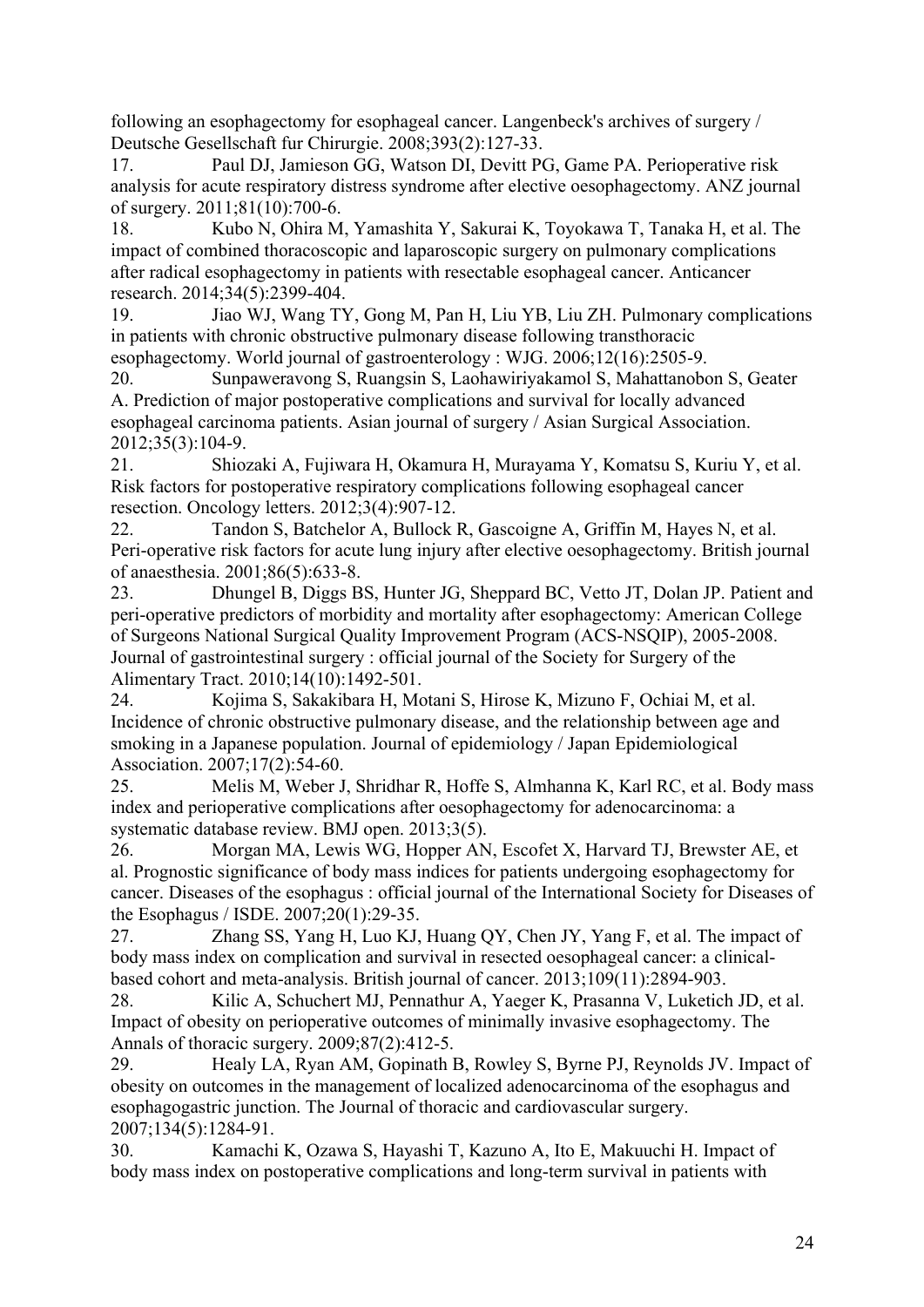esophageal squamous cell cancer. Diseases of the esophagus : official journal of the International Society for Diseases of the Esophagus / ISDE. 2015.

31. Nozoe T, Kimura Y, Ishida M, Saeki H, Korenaga D, Sugimachi K. Correlation of pre-operative nutritional condition with post-operative complications in surgical treatment for oesophageal carcinoma. European journal of surgical oncology : the journal of the European Society of Surgical Oncology and the British Association of Surgical Oncology. 2002;28(4):396-400.

32. Ida S, Watanabe M, Yoshida N, Baba Y, Umezaki N, Harada K, et al. Sarcopenia is a Predictor of Postoperative Respiratory Complications in Patients with Esophageal Cancer. Annals of surgical oncology. 2015.

33. Reynolds JV, Ravi N, Hollywood D, Kennedy MJ, Rowley S, Ryan A, et al. Neoadjuvant chemoradiation may increase the risk of respiratory complications and sepsis after transthoracic esophagectomy. The Journal of thoracic and cardiovascular surgery. 2006;132(3):549-55.

34. Bosch DJ, Muijs CT, Mul VE, Beukema JC, Hospers GA, Burgerhof JG, et al. Impact of neoadjuvant chemoradiotherapy on postoperative course after curative-intent transthoracic esophagectomy in esophageal cancer patients. Annals of surgical oncology. 2014;21(2):605-11.

35. Wang SL, Liao Z, Vaporciyan AA, Tucker SL, Liu H, Wei X, et al. Investigation of clinical and dosimetric factors associated with postoperative pulmonary complications in esophageal cancer patients treated with concurrent chemoradiotherapy followed by surgery. International journal of radiation oncology, biology, physics. 2006;64(3):692-9.

36. Merritt RE, Whyte RI, D'Arcy NT, Hoang CD, Shrager JB. Morbidity and mortality after esophagectomy following neoadjuvant chemoradiation. The Annals of thoracic surgery. 2011:92(6):2034-40.

37. Ferguson MK, Celauro AD, Prachand V. Prediction of major pulmonary complications after esophagectomy. The Annals of thoracic surgery. 2011;91(5):1494-500; discussion 500-1.

38. Reinersman JM, Allen MS, Deschamps C, Ferguson MK, Nichols FC, Shen KR, et al. External validation of the Ferguson pulmonary risk score for predicting major pulmonary complications after oesophagectomydagger. European journal of cardio-thoracic surgery : official journal of the European Association for Cardio-thoracic Surgery. 2015.

39. Fiorica F, Di Bona D, Schepis F, Licata A, Shahied L, Venturi A, et al. Preoperative chemoradiotherapy for oesophageal cancer: a systematic review and metaanalysis. Gut. 2004;53(7):925-30.

40. Kumagai K, Rouvelas I, Tsai JA, Mariosa D, Klevebro F, Lindblad M, et al. Meta-analysis of postoperative morbidity and perioperative mortality in patients receiving neoadjuvant chemotherapy or chemoradiotherapy for resectable oesophageal and gastrooesophageal junctional cancers. The British journal of surgery. 2014;101(4):321-38.

41. Klevebro F, Johnsen G, Johnson E, Viste A, Myrnas T, Szabo E, et al. Morbidity and mortality after surgery for cancer of the oesophagus and gastro-oesophageal junction: A randomized clinical trial of neoadjuvant chemotherapy vs. neoadjuvant chemoradiation. European journal of surgical oncology : the journal of the European Society of Surgical Oncology and the British Association of Surgical Oncology. 2015.

42. Doty JR, Salazar JD, Forastiere AA, Heath EI, Kleinberg L, Heitmiller RF. Postesophagectomy morbidity, mortality, and length of hospital stay after preoperative chemoradiation therapy. The Annals of thoracic surgery. 2002;74(1):227-31; discussion 31.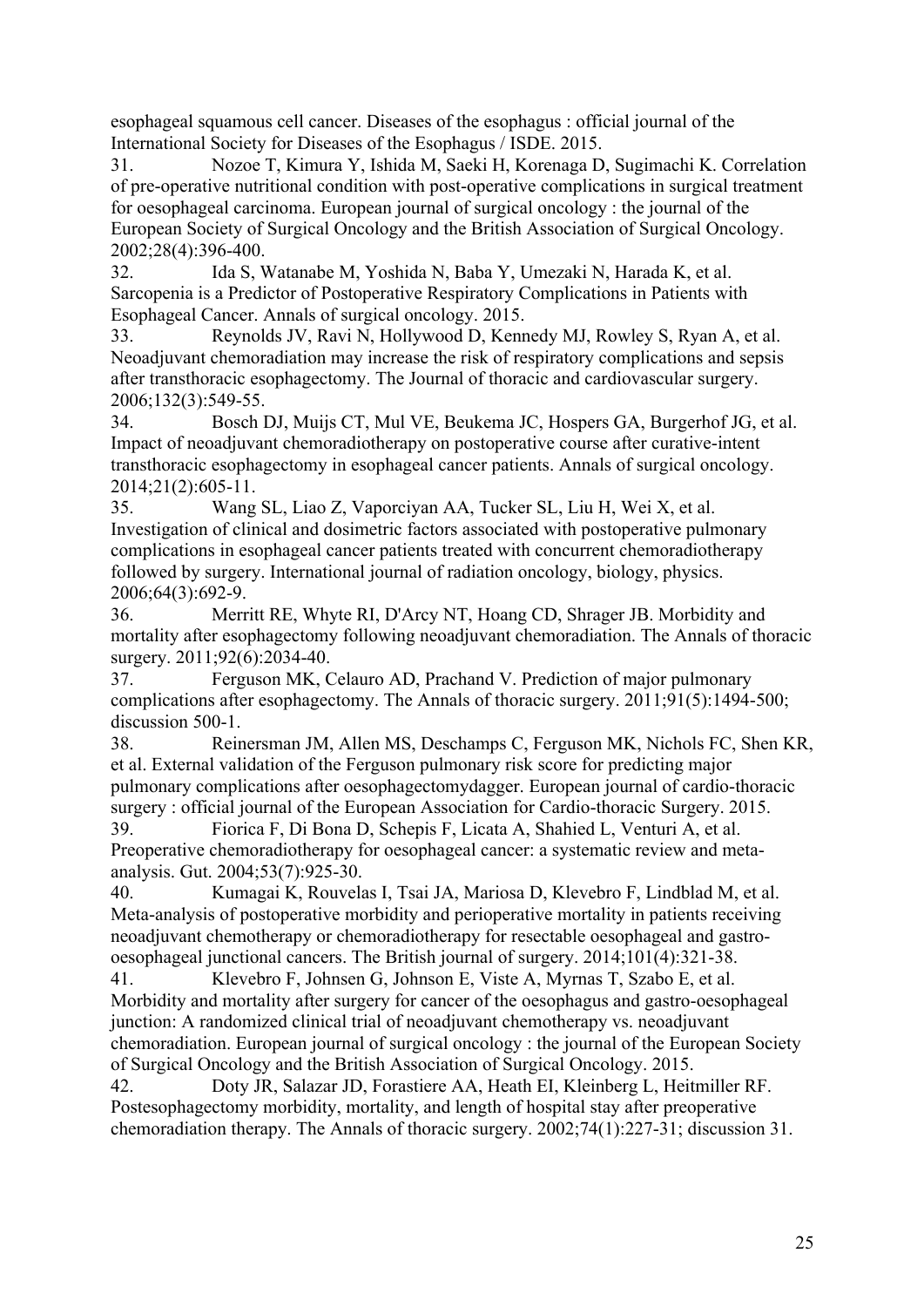43. Dewar L, Gelfand G, Finley RJ, Evans K, Inculet R, Nelems B. Factors affecting cervical anastomotic leak and stricture formation following esophagogastrectomy and gastric tube interposition. American journal of surgery. 1992;163(5):484-9.

44. Noble F, Curtis N, Harris S, Kelly JJ, Bailey IS, Byrne JP, et al. Risk assessment using a novel score to predict anastomotic leak and major complications after oesophageal resection. Journal of gastrointestinal surgery : official journal of the Society for Surgery of the Alimentary Tract. 2012;16(6):1083-95.

45. Kassis ES, Kosinski AS, Ross P, Jr., Koppes KE, Donahue JM, Daniel VC. Predictors of anastomotic leak after esophagectomy: an analysis of the society of thoracic surgeons general thoracic database. The Annals of thoracic surgery. 2013;96(6):1919-26.

46. Briel JW, Tamhankar AP, Hagen JA, DeMeester SR, Johansson J, Choustoulakis E, et al. Prevalence and risk factors for ischemia, leak, and stricture of esophageal anastomosis: gastric pull-up versus colon interposition. Journal of the American College of Surgeons. 2004;198(4):536-41; discussion 41-2.

47. Cassivi SD. Leaks, strictures, and necrosis: a review of anastomotic complications following esophagectomy. Seminars in thoracic and cardiovascular surgery. 2004;16(2):124-32.

48. Grotenhuis BA, Wijnhoven BP, Hotte GJ, van der Stok EP, Tilanus HW, van Lanschot JJ. Prognostic value of body mass index on short-term and long-term outcome after resection of esophageal cancer. World journal of surgery. 2010;34(11):2621-7.

49. Kayani B, Okabayashi K, Ashrafian H, Harling L, Rao C, Darzi A, et al. Does obesity affect outcomes in patients undergoing esophagectomy for cancer? A meta-analysis. World journal of surgery. 2012;36(8):1785-95.

50. van Rossum PS, Haverkamp L, Verkooijen HM, van Leeuwen MS, van Hillegersberg R, Ruurda JP. Calcification of arteries supplying the gastric tube: a new risk factor for anastomotic leakage after esophageal surgery. Radiology. 2015;274(1):124-32.

51. Watanabe M, Baba Y, Nagai Y, Baba H. Minimally invasive esophagectomy for esophageal cancer: an updated review. Surgery today. 2013;43(3):237-44.

52. Sato N, Koeda K, Ikeda K, Kimura Y, Aoki K, Iwaya T, et al. Randomized study of the benefits of preoperative corticosteroid administration on the postoperative morbidity and cytokine response in patients undergoing surgery for esophageal cancer. Annals of surgery. 2002;236(2):184-90.

53. Weijs TJ, Dieleman JM, Ruurda JP, Kroese AC, Knape HJ, van Hillegersberg R. The effect of perioperative administration of glucocorticoids on pulmonary complications after transthoracic oesophagectomy: a systematic review and meta-analysis. European journal of anaesthesiology. 2014;31(12):685-94.

54. Castro PM, Ribeiro FP, Rocha Ade F, Mazzurana M, Alvarez GA. Hand-sewn versus stapler esophagogastric anastomosis after esophageal ressection: sistematic review and meta-analysis. Arquivos brasileiros de cirurgia digestiva : ABCD = Brazilian archives of digestive surgery. 2014;27(3):216-21.

55. Michelet P, D'Journo XB, Roch A, Papazian L, Ragni J, Thomas P, et al. Perioperative risk factors for anastomotic leakage after esophagectomy: influence of thoracic epidural analgesia. Chest. 2005;128(5):3461-6.

56. Liu QX, Qiu Y, Deng XF, Min JX, Dai JG. Comparison of outcomes following end-to-end hand-sewn and mechanical oesophagogastric anastomosis after oesophagectomy for carcinoma: a prospective randomized controlled trial. European journal of cardio-thoracic surgery : official journal of the European Association for Cardio-thoracic Surgery. 2015;47(3):e118-23.